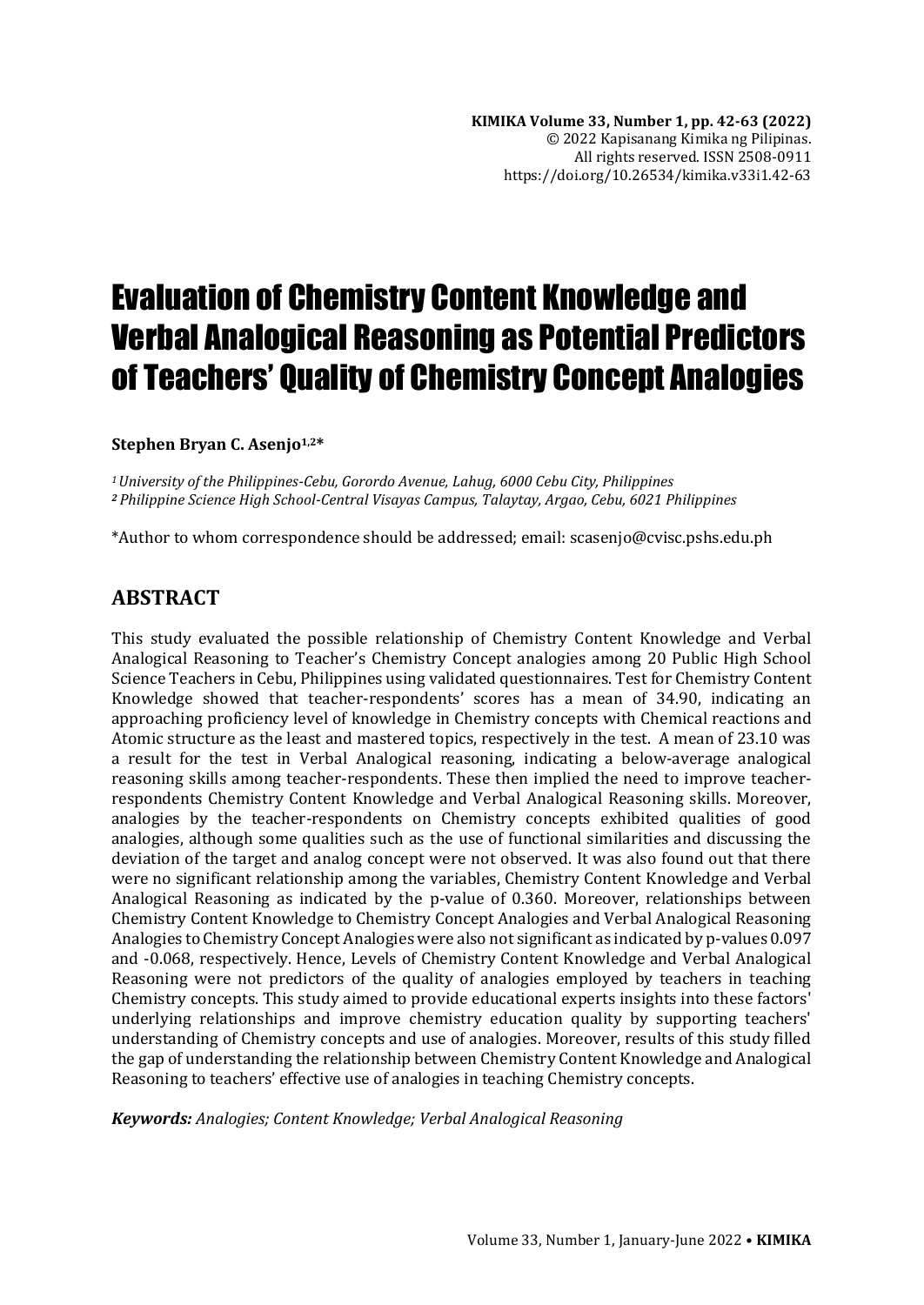## **INTRODUCTION**

Chemistry is composed of complex and abstract concepts (National Academies of Sciences, Engineering, and Medicine, 2016), which cause difficulty in understanding (Orgill & Bodner, 2004). This characteristic of Chemistry leads to problems with students' learning in Chemistry education. Consequently, it attributes to the result in students developing negative perceptions towards Chemistry (Mahdi 2014). Mahdi (2014) found out that students find Chemistry challenging and difficult to understand in his study in Saudi Arabia. The same result is found by Magwilang (2020) in her research in the Philippines, wherein students regard it as unrelated to the world they live in. Problems in students developing misconceptions about Chemistry are prevalent worldwide (Akaygun et al., 2018).

With these problems, teachers use analogies. Analogies provide an avenue for teachers to articulate ideas in a context familiar with the students and develop students' higher-order thinking (Akaygun et al., 2018). Various researches were conducted supporting this idea. In the research study conducted by Sarantopoulos & Tsaparlis (2004), they found out on their longitudinal study employing chemical analogies that students eventually developed positive attitudes towards Chemistry. It also enhanced students' conceptual changes when analogies are familiar and contextualized (Çalik et al., 2010). A study by Orgill & Bodner (2003) also found out that students mostly remembered instructor-made analogies and use them to visualize and recall information. Moreover, use of analogies has significant positive effect on the elimination of misconceptions to students (Ugur et al., 2012). In a study by Naseriazar et al. (2011), applying analogy-based learning in teaching chemical equilibrium students in the experimental group showed far greater achievement than students in the control group. Furthermore, the application of 5E model with an analogy approach increases students' conceptual understanding of chemical reactions (Supasorn & Promark, 2015).

Although analogies provide a possible solution to help students appreciate and understand Chemistry, it may result in misconceptions when misused. Students develop misconceptions towards Chemistry due to some factors such as familiarity of concepts being compared (Çalik et al., 2010), teachers not being able to show the differences of the ideas (Aubusson et al. 2009), and teacher-student difference in mapping analogies (Niebert & Gropengießer, 2014). Hence, mapping similarities across contexts require content knowledge and analogical reasoning skills.

Chemistry content knowledge is defined as one's mastery of scientific concepts, principles, and theories in chemistry. It is essential in dealing with the complexity of Chemistry concepts and performing complex tasks. Complex tasks in teaching Chemistry involve identifying misconceptions, presenting models, constructing tasks that will engage learners in the inquiry model, and explaining complex ideas connected to the core idea (Galiza et al., 2018). Content knowledge and teachers' understanding of Chemistry concepts are positively correlated (Ybañez et al., 2016).

An aspect of content knowledge is Pedagogical Content Knowledge. It blends content knowledge and pedagogy knowledge along with the application of pedagogical knowledge within a specific concept (Mishra & Koehler, 2006). It is acquiring the knowledge of both the how and what in teaching. As cited by Galiza et al. (2018) from two independent studies conducted by Kaya (2014) and Van Driel et al. (2002), it appears that Science Content Knowledge is rarely studied than Pedagogical Content Knowledge, although both are necessary for scientific understanding. Thus, an assessment of Content Knowledge is also essential for research.

Moreover, analogical reasoning is a cognitive skill inculcated in most of these 21st-century competencies (Richland & Simms, 2015) and can draw similar characteristics across contexts (Vendetti, Matlen, Richland & Bunge, 2015). According to Gentner (1983), it is recognizing and understanding the shared relationships of both ideas. Analogical reasoning is actively used in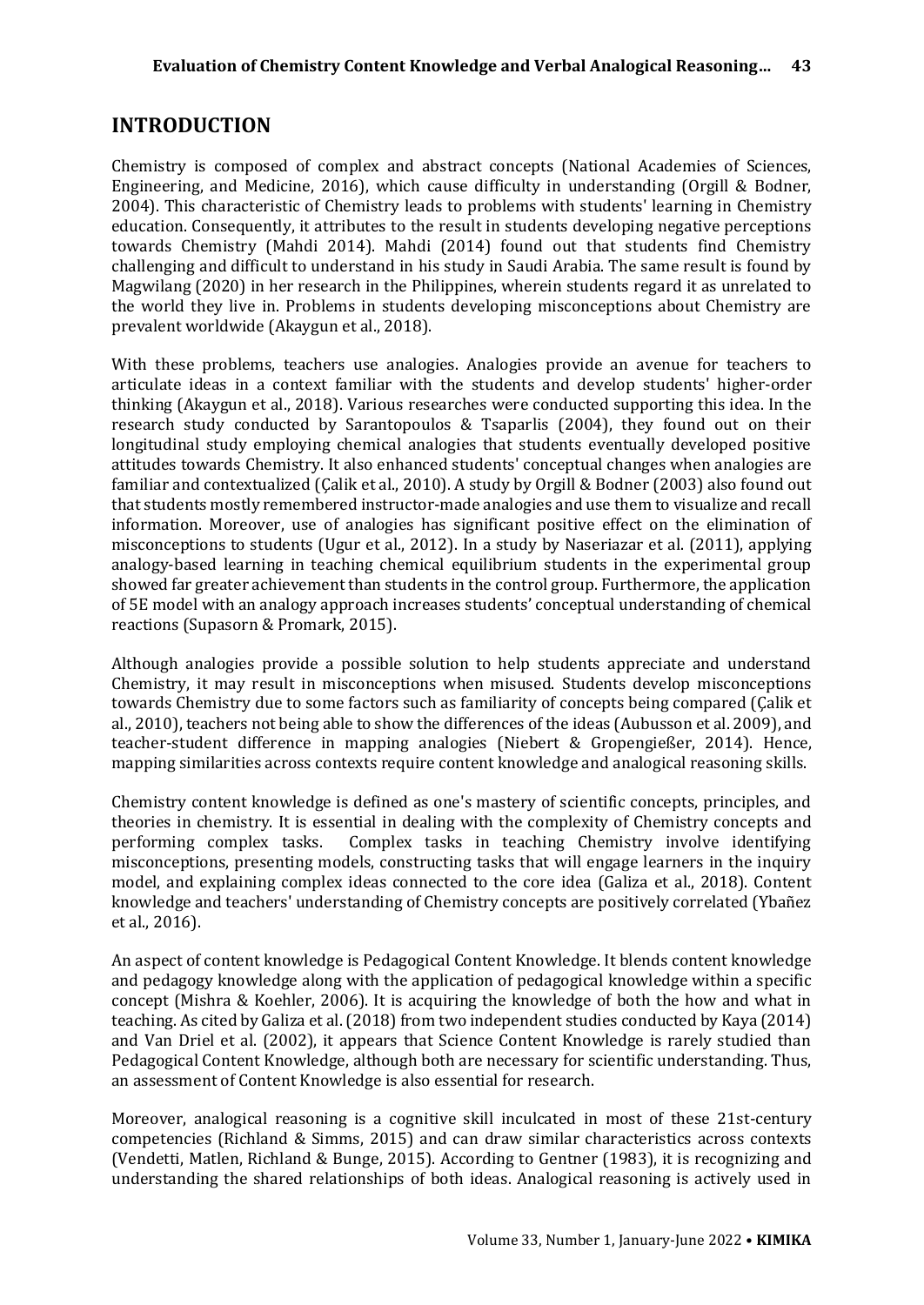teaching as teachers employ various strategies such as analogies, metaphors, and models. These strategies are collectively considered analogies for comparing one object or situation to another require transferring details such as similarities and differences (Duit, 1991; Ugur et al., 2012). A study by Whitetaker et al. (2015) aims to determine whether the mechanisms by which analogical reasoning about semantic relations improve over age differences. Ages 6-18 years old individuals participated in this study. It was found out that semantic retrieval was positively correlated with age.

Hence, Chemistry Content knowledge is involved in knowledge acquisition while Analogical reasoning is for knowledge construction.

Understanding teachers' essential role in the teaching-learning process has provided research opportunities to look into factors that might affect how and what they teach. Moreover, with Chemistry Content knowledge an essential factor for a useful articulation of Chemistry concepts, and with teachers' use of analogies to express ideas, researchers may draw their relationships. However, existing literature regarding these relationships has been scarce, thus motivated the researcher to pursue this study and contribute to the existing body of knowledge on this area.

This study aimed to determine the relationship between Chemistry Content Knowledge and Verbal analogical reasoning to the quality of Chemistry concept analogies of public-school science teachers of the Department of Education Cebu Province. The results obtained determined the: (1) level of Chemistry Content Knowledge; (2) most and least mastered topics in Chemistry Content Knowledge test; (3) level of Verbal Analogical Reasoning; (4) quality of Chemistry Concept Analogies; (5) correlation between Teachers' Chemistry Content Knowledge and their Verbal Analogical reasoning; and (6) correlation between the teachers' quality of Chemistry Concept Analogies to Chemistry Content Knowledge and Verbal Analogical Reasoning.

Results are aimed to provide educational experts insights into these factors' underlying relationships and improve chemistry education quality by supporting teachers' understanding of Chemistry concepts and use of analogies. Moreover, teachers could be made aware of the importance of knowing the strengths and weaknesses of analogies and how a deeper understanding of the Chemistry concepts influences it.

## **METHODS**

*Research Design, Locale and Participants.* The study is a descriptive-correlational study wherein it employs both descriptive and correlational analysis of data. For descriptive analysis of data, quantitative data gathered is analyzed and compared to a set of qualitative descriptors to provide the extent of the measured values within each variable. Moreover, the correlational analysis determined relationships, which may occur between and among the variables. This was conducted in ten National High Schools in two towns located in Cebu's southeast region. The determination of these towns is randomly done from seven towns in the Second congressional district of Cebu Province. Twenty (20) randomly selected public secondary school teachers from two towns in the southern part of Cebu were collected. Teachers considered in the study taught Chemistry for a minimum of one year. Among these respondents, twelve (12) were BSEd Physical Sciences, two (2) BSEd General Science, two (2) BSEd Mathematics, two (2) BS Physics, one (1) BSEd TLE and one (1) BSEd Biological Sciences.

*Research Instruments.* Three (3) instruments were used in this study. Among these instruments, 2 were adopted and 1 was researcher-made which have measured the different variables essential in answering the research problems. Content Knowledge Test with a reported Cronbach alpha of 0.77 from a study conducted by Mongcal et al. (2017) was adopted to measure Teachers' level of knowledge in Chemistry. The scores of each teacher-respondent was interpreted by the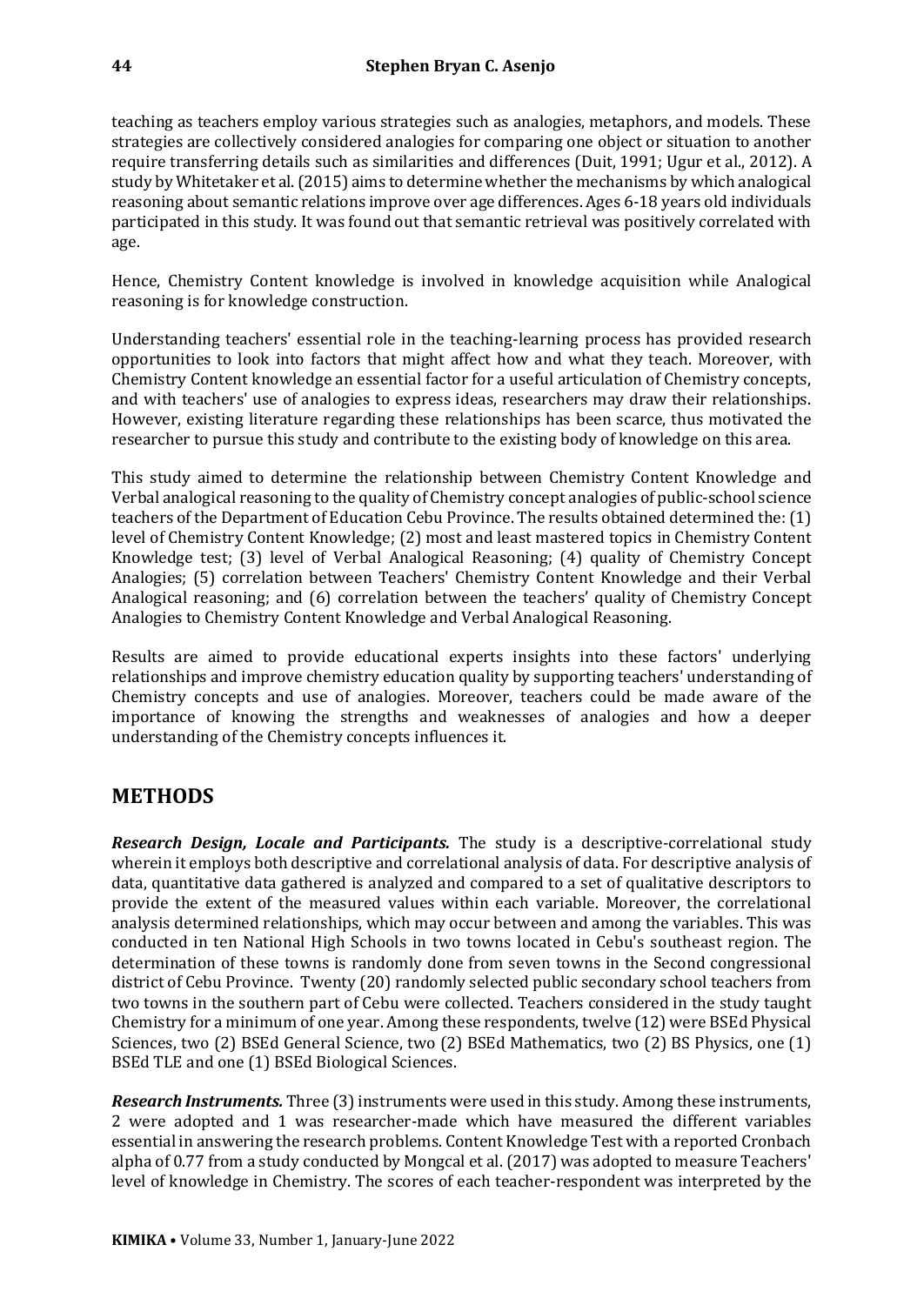following standards: 44-49= advanced; 38-43= proficient; 32-37= approaching proficiency; 26- 31= developing; 30 and below= beginning. Moreover, standardized Verbal Analogy Test from a study conducted by Turney et al. (2003) was also adopted which measured the teacher's level of analogical reasoning. This test consists of 60 multiple choice verbal analogies in the form of word pairs a:b ∷ c:d which encompass general knowledge terms. Each item gives a word pair in the form of a:b and teacher-respondents will identify the most semantically-related word pair to the given pair among the given choices. This test measured how well teacher-respondents draw relationships between concepts. Scores were interpreted using the following standards: 55-60= superior; 49-54= above average; 43-48= average; 37-42= lower average; 36 and below= below average. Lastly, a researcher-made test was utilized to measure Teachers' level of Chemistryconcept analogy. It is a two-tier test consisting of a Likert-scale test (Part A), which stated the distinct characteristics of a "good" analogy in Teaching Chemistry according to Orgill & Bodner (2003) and assessed how frequent Teachers' employed and considered these factors. In the study, "good analogies" have these characteristics: various similarities, compare and contrast, familiar and contextualized, employs supplementary materials and are evaluated. Each response had a corresponding numerical value with never -1, rarely -2, sometimes-3, often-4, and always-5. An open-ended question served as Part B of the test, which had let the teacher provide one analogy and described how they employed it in Chemistry Teaching under the different stages of implementation. Scoring was done through comparison of the analogies to a rubric. Two (2) experts in Chemistry Education validated the instrument and pilot tested to 20 teacherrespondents. These experts are atleast Master's degree graduate in Science Education or Chemistry Teaching and have published several papers in different national and international peer-reviewed journals. Moreover, they are serving as teaching mentors to undergraduate or graduate students in various universities. Reliability of the tool showed a Cronbach alpha of 0.98 indicating that it is acceptable. Total scores of the teacher-respondents in both parts of the test were interpreted using the following standards: 66.1-83=Outstanding; 49.6-66= Very satisfactory; 33.1-49.5= Satisfactory; 16.6-33= Fair; 16.5 and below= Poor.

*Data Gathering Procedure.* Permission from the Department of Education Cebu Province Division superintendent, with the endorsements from the principal and district supervisor of the schools where the study was conducted were first secured. These permits were then received and sent to the different schools, which commenced the data gathering procedure. Informed consents were given to the teacher-respondents indicating the purpose, background of the study, benefits and risks, and voluntary participation. The different tests were answered through Google forms due to the ongoing COVID-19 pandemic. Each test had no time limit, and the respondents submitted their responses to each test a week after receiving the email containing the test questions. This flow was followed in answering the various tests: Chemistry-concept analogy Questionnaire, Chemistry Content Knowledge test, and Verbal analogy test. The validated researcher-made test on the Chemistry concept analogy questionnaire was answered first by the respondents. Then, the adopted Chemistry Content Knowledge test from a study by Mongcal et al. (2017) was answered. Lastly, the Verbal analogy test adopted from a study conducted by Turney et al. (2003) was answered. Retrieval of the teacher responses were gathered a week after the test questions were sent. Furthermore, the procedure ended with a Focused Group Discussion conducted to the respondents through video conferencing to determine their feedback and views regarding the tests.

*Data Analysis.* Data were analyzed using: (1) mean and standard deviation, with corresponding qualitative descriptions to determine the level of each variables and; (2) Pearson product moment of correlation to draw out the relationship among these variables. Moreover, these results were compared to existing studies to establish the reliability of results. And lastly, thematic analysis was employed to identify recurring themes in the teacher-respondents' responses on the interview and provided analogies.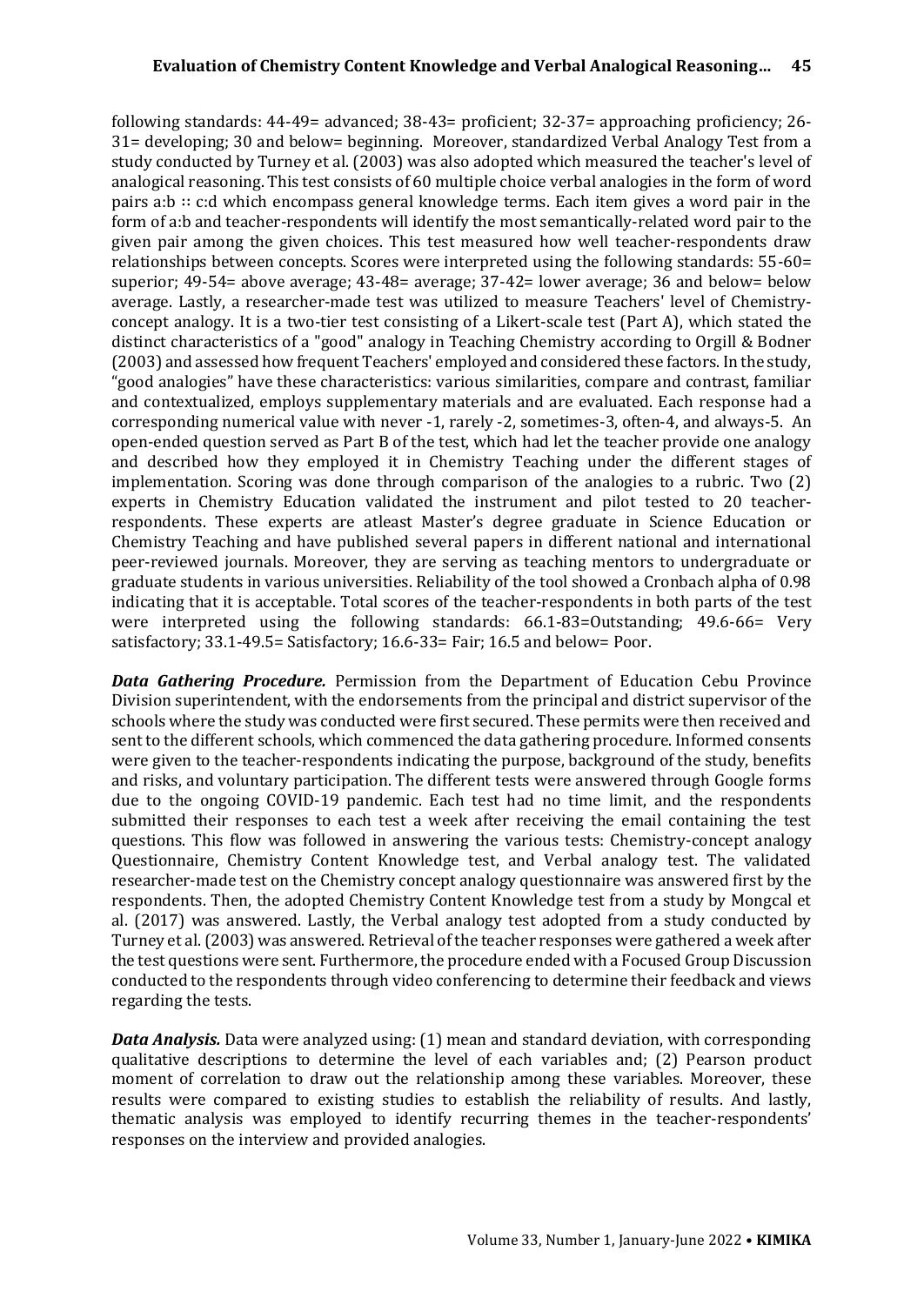## **RESULTS AND DISCUSSION**

The profile of the twenty (20) teacher-respondents (Table 1) showed that 18 out 20 or 90% were female with varied years of teaching experiences but majority have taught Chemistry concepts for 2 years or more. Twelve out of 20 or 60% obtained baccalaureate degrees in BSEd Physical Science and same number are currently attending graduate studies across various fields such as Science Education, Physics Teaching, and Chemistry Teaching.

| Respondent<br>No. | Gender<br>(M/F) | No. of<br><b>Years</b><br><b>Teaching</b> | <b>Baccalaureate Degree</b>     | <b>Attending Graduate</b><br>studies<br>(Yes/No)<br>*If Yes, specify what<br>degree |
|-------------------|-----------------|-------------------------------------------|---------------------------------|-------------------------------------------------------------------------------------|
| $\mathbf{1}$      | F               | 3                                         | <b>BSEd Mathematics</b>         | <b>MAEd Mathematics</b>                                                             |
| $\overline{2}$    | F               | $\overline{4}$                            | <b>BSEd Biological Sciences</b> | N <sub>0</sub>                                                                      |
| 3                 | F               | 30                                        | <b>BSEd Mathematics</b>         | Master of Education in<br>Biology                                                   |
| 4                 | F               | 3                                         | <b>BSEd General Science</b>     | N <sub>0</sub>                                                                      |
| 5                 | F               | 2                                         | <b>BSEd Physical Sciences</b>   | <b>MAEd Science Education</b>                                                       |
| 6                 | F               | $\mathbf{1}$                              | <b>BSEd Physical Sciences</b>   | N <sub>0</sub>                                                                      |
| 7                 | F               | 5                                         | <b>BSEd General Sciences</b>    | <b>MAEd Science Education</b>                                                       |
| 8                 | F               | 3                                         | <b>BSEd TLE</b>                 | <b>MAEd Science Education</b>                                                       |
| 9                 | F               | $\mathbf{1}$                              | <b>BSEd Physical Sciences</b>   | N <sub>0</sub>                                                                      |
| 10                | F               | $\overline{2}$                            | <b>BSEd Physical Sciences</b>   | <b>MAEd Science Education</b>                                                       |
| 11                | F               | 2                                         | <b>BSEd Physical Sciences</b>   | Master of Education in<br>Physics                                                   |
| 12                | M               | 2                                         | <b>BSEd Physical Sciences</b>   | N <sub>0</sub>                                                                      |
| 13                | F               | 8                                         | <b>BS Physics</b>               | <b>MAEd Science Education</b>                                                       |
| 14                | F               | 8                                         | <b>BS Physics</b>               | <b>MAEd Science Education</b>                                                       |
| 15                | F               | 1                                         | <b>BSEd Physical Sciences</b>   | <b>MAEd Science Education</b>                                                       |
| 16                | F               | 3                                         | <b>BSEd Physical Sciences</b>   | No                                                                                  |
| 17                | M               | 3                                         | <b>BSEd Physical Sciences</b>   | Master of Education in<br>Physics                                                   |
| 18                | M               | $\overline{2}$                            | <b>BSEd Physical Sciences</b>   | N <sub>0</sub>                                                                      |
| 19                | F               | 2                                         | <b>BSEd Physical Sciences</b>   | Master of Education in<br>Physics                                                   |
| 20                | F               | $\mathbf{1}$                              | <b>BSEd Physical Sciences</b>   | No                                                                                  |

**Table 1. Teacher-Respondents' Profile**

*Level of Chemistry Content Knowledge of the Teacher-Respondents.* The test scores for the Chemistry Content Knowledge of the twenty (20) teacher-respondents with 49 as the highest possible score (Table 2) showed that the highest score was 45 by Respondent 19, who graduated with a Bachelor of Secondary Education degree major in Physical Sciences (see Table 1). Moreover, the lowest score was 10 by Respondent 1, who graduated with a Bachelor of Secondary Education degree specializing in Mathematics.

| Table 2. Teacher-Respondents' Chemistry Content Knowledge Test Scores |  |
|-----------------------------------------------------------------------|--|
|                                                                       |  |

| <b>Respondent No.</b> | <b>Chemistry Content Knowledge (49)</b> |
|-----------------------|-----------------------------------------|
|                       | 10                                      |
|                       | 23                                      |
|                       | 38                                      |
|                       | 37                                      |
|                       | 33                                      |
|                       | 39                                      |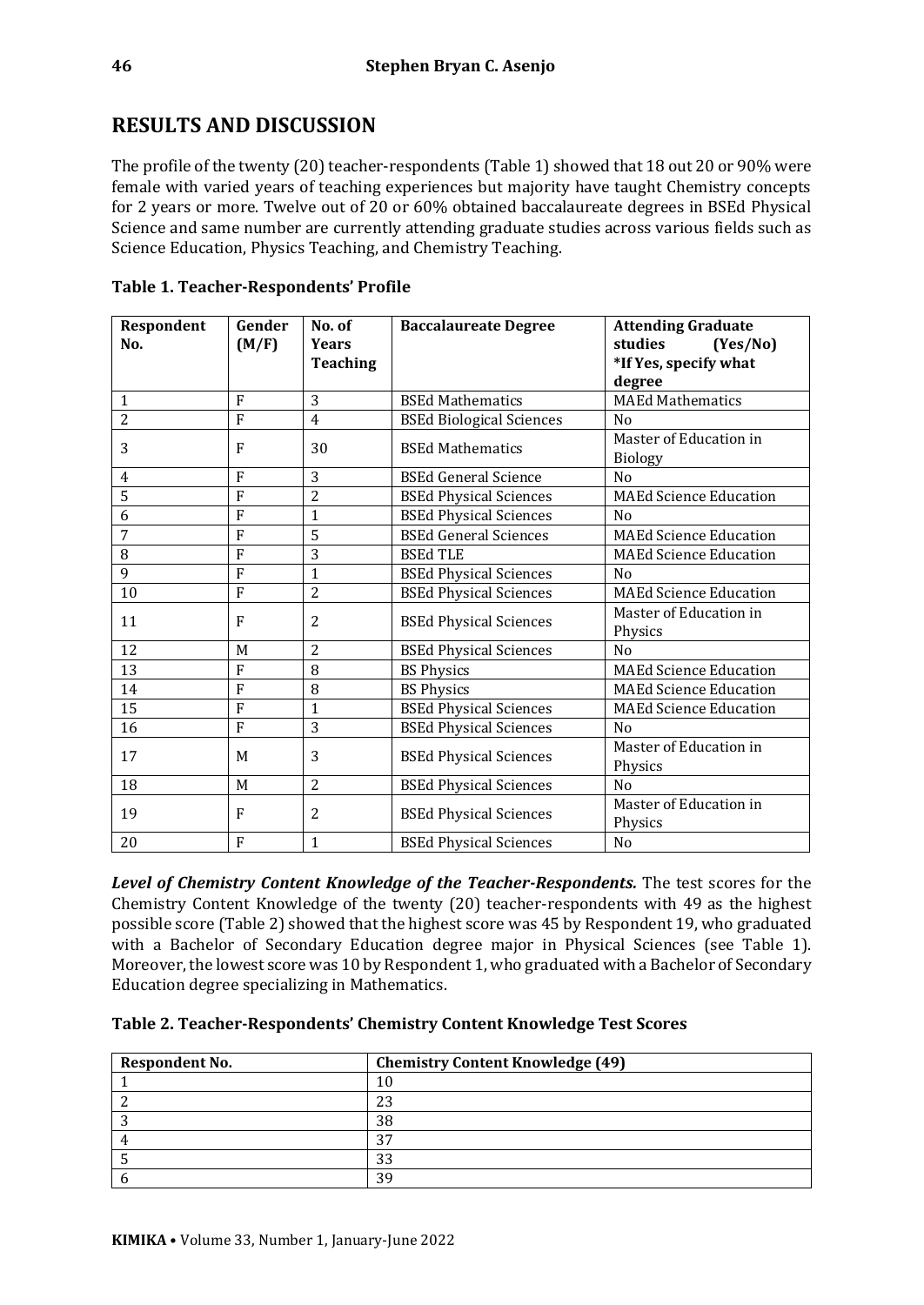#### **Evaluation of Chemistry Content Knowledge and Verbal Analogical Reasoning… 47**

| <b>Respondent No.</b> | <b>Chemistry Content Knowledge (49)</b> |
|-----------------------|-----------------------------------------|
| 7                     | 35                                      |
| 8                     | 41                                      |
| 9                     | 45                                      |
| 10                    | 39                                      |
| 11                    | 37                                      |
| 12                    | 30                                      |
| 13                    | 42                                      |
| 14                    | 38                                      |
| 15                    | 38                                      |
| 16                    | 31                                      |
| 17                    | 14                                      |
| 18                    | 39                                      |
| 19                    | 45                                      |
| 20                    | 44                                      |

Statistical analysis of the data determined the teacher-respondents' level of Chemistry Content Knowledge (Table 3) showed that the mean of the score 34.90 out of the highest possible score of 49, with a standard deviation of 9.47. The result indicated an Approaching Proficiency level of the teacher-respondents' content knowledge in Chemistry. This means that the teacher-respondents have sufficient knowledge of the different concepts in Chemistry. However, as observed in the test result, some teacher-respondents exhibited a limited understanding of these concepts while most showed complete understanding. Thus, in general, teachers possess essential knowledge for the effective articulation of Chemistry concepts. This is in contrast to the results of the study conducted by Galiza et al. (2018) and Mongcal et al. (2017), where both measured low levels of content knowledge among teacher-respondents.

|  | Table 3. Level of Chemistry Content Knowledge of the Science Teacher-Respondents |  |
|--|----------------------------------------------------------------------------------|--|
|--|----------------------------------------------------------------------------------|--|

| <b>Variable</b>                       | n  | Mean  | <b>Standard</b><br><b>Deviation</b> | Qualitative<br><b>Description</b> | Correct<br>Reponses (%) |
|---------------------------------------|----|-------|-------------------------------------|-----------------------------------|-------------------------|
| <b>Chemistry Concept</b><br>Knowledge | 20 | 34.90 | 9.47                                | Approaching<br>proficiency        | 71.22                   |

The competency of the test questions was based on the Department of Education's K to 12 Science Curriculum Guide; hence the test can be answered by high school students. Analysis showed that when the overall mean is divided with the total number of items, the teacher-respondents correctly answered 71.22% of the test, which is 11.22% higher than the students' 60% standard passing score stipulated in DepEd Order No. 8 s. 2015: Policy Guidelines on Classroom Assessment for the K to12 Basic Education Program.

Although the percentage met the 60% passing score, the standards were for students and not for teachers. As indicated in the Philippine Professional Standards for Teachers (2017), a beginning teacher should have a strong understanding of the subject/s they are trained in, particularly, in the subject content knowledge. Hence, one must possess a mastery of the lesson to be taught. It is crucial since teacher's understanding of concepts will strongly influence the way they organize a lesson (De Jong et al., 2002). Moreover, a specified threshold on an exam determines mastery, often around 80% (Bloom, 19841971; Wiggins, 2013; Pearson & Flory, 2014). The teacherrespondents level of content knowledge is below the specified threshold; hence mastery is not evident.

Different factors have attributed to these results. One factor that might be seen is teacherrespondents' educational and professional background, precisely the specialization field. As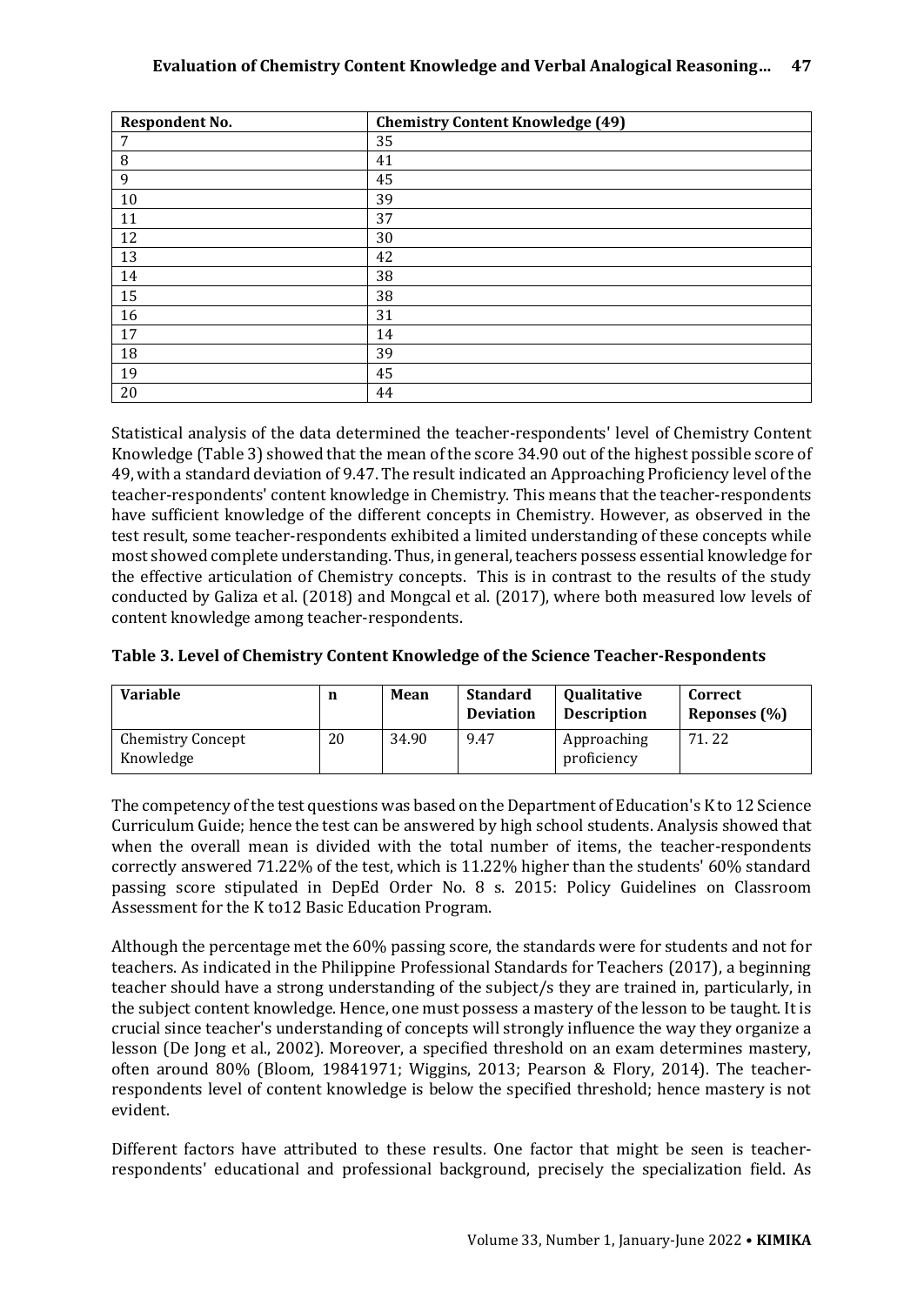observed in their responses, most teacher-respondents incorrectly answered or did not answer the open-ended questions requiring analysis (i.e., Why is salt solid at room temperature?), and problem-solving skills (i.e., If 3.15 g sodium reacts completely with 4.85 g chlorine, how many grams of sodium chloride would be produced?) although most of them are General Science and Physical Science graduates. This means that even teachers with chemistry backgrounds had insufficient mastery of the chemistry content, which corroborated with the findings of Coll and Taylor (2010), Lucille (2000) and Lin et al., (2000).

Furthermore, two of the respondents provided answers insignificant to the questions in the test. Respondent 1, a BSEd Biological Science graduate, responded with a "pass" on the item requiring to explain why salt is solid at room temperature. On the other hand, Respondent 2, a BSEd Mathematics graduate, answered "na" on the item about solving the product produced from a specified reaction. The "pass" response by Respondent 1 is interpreted as "I don't know what the answer is". Moreover the "na" response by Respondent 2 means "I don't have the knowledge to answer it." Hence, both responses indicate that the teacher-respondents did not know what and how to answer these questions. These indicate that the teacher-respondents might have experienced difficulties when undergraduate degrees or specializations were different from the subject taught (Fulgado and Ison, 2017). As gathered during the FGD, teacher-respondents forgot how to solve some topics, and some did not know what to do. The non-chemistry-specialized teacher-respondents (Mathematics, TLE, and Biological Sciences) remarked that great difficulty had been encountered in answering some of the topics in the open-ended questions, specifically topics involving solving for the amount of product produced since the concept is unfamiliar to them. Respondents mainly focused on the lessons in the grade level they were assigned to teach.

Conversely, the Physics major teacher-respondents generally find the test "bearable," and concepts are quite related to physical chemistry. Moreover, the chemistry-specialized teacherrespondents (Physical Sciences and General Sciences) considered the test as not complex and regarded that the test concentrated more on the "recall of information," which the respondents somehow failed to do. Generally, difficulty was brought about by the failure to recall prior knowledge on the concepts and the mismatch on the educational background of the teacherrespondents and the subject taught.

Another notable factor that might have contributed to the observation is the teaching experience of the teacher-respondents in teaching Chemistry. For instance, Respondent 3, a BA Mathematics graduate, got 38 items correctly, which is above the overall mean of 34.90. Hence, the teacherrespondents might have been familiar to the concepts in the test. These finding was in agreement with Kini & Podolsky (2016) who stated that repeated experience in teaching the same grade level or subject area improved the teachers' effectiveness to teach more rapidly than those whose experience is in varied grade levels or subjects. This improvement may be in the teacher's pedagogical skills or knowledge of the subject matter. Furthermore, it also substantiated this statement that repetitive teaching of the concepts provides opportunities to deepen teacher's understanding (Dean et al., 2012). Results of the FGD validated this observation since out of the 30 years teaching experience, Respondent 3 has been teaching Chemistry for more than ten (10) years. Moreover, the non-chemistry-specialized teacher-respondents' (Mathematics, TLE, and Biological Sciences) also remarked that teaching experiences on the concepts helped answer the test. Since the teacher-respondents were assigned to the same grade level for years, concepts became more familiar, and discussion of Chemistry concepts became a routine. Continuing Professional Development also provided more opportunities for them to learn. The same response from the Physics and Chemistry-specialized teacher-respondents was recorded. Moreover, prior knowledge was based on their baccalaureate-level lessons and experiences.

Generally, teacher-respondents' prior knowledge, continuing professional development, and teaching experiences were the identified factors that have helped answer the test.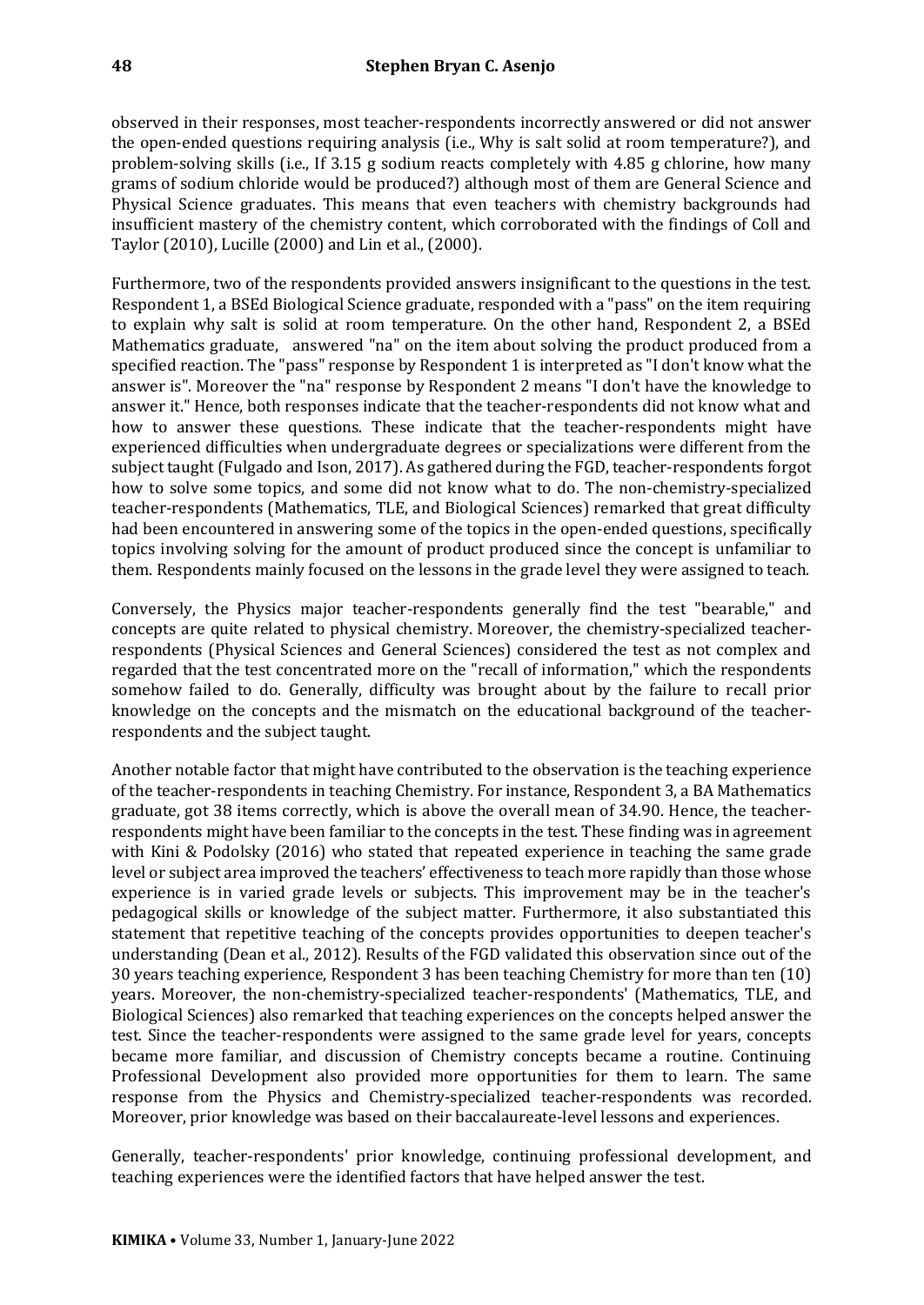*Teacher-Respondents' Least and Most Mastered Topics in Chemistry.* The percentage of correct answers of the teacher-respondents on the different concepts in Chemistry (Table 4) showed that the top three least mastered topics are Chemical Reactions, Metals, and Nonmetals and Solutions. The questions in Chemical Reactions required the teacher-respondents to solve the reaction yield from a given amount of reactants. It was observed that most teacherrespondents have not provided answers or incorrectly provided the amount of product that may yield from the reaction, which indicates that teacher-respondents have insufficient understanding of this concept. This is supported by the results of the FGD, where teacherrespondents remarked that they struggled with concepts in Chemistry that require problemsolving. This supports the statement by Gabel (1986) where problem-solving requires understanding and interpreting the language used in the problem, understanding the concepts embedded in the problem, and performing mathematical operations. With the stated processes involved in problem-solving, the teacher-respondents during the FGD added that they need to acquire in-depth learning of concepts and improve more in employing mathematical operations.

| <b>Topics</b>                  | % Correct Responses | <b>Rank Of Least Mastered Topics</b> |
|--------------------------------|---------------------|--------------------------------------|
| <b>Chemical Reactions</b>      | 38.33               | 1                                    |
| Metals & Non-Metals            | 56.67               | 2                                    |
| Solutions                      | 60.00               | 3                                    |
| Gas Laws                       | 68.33               | 4                                    |
| Organic Compounds              | 71.25               | 5                                    |
| <b>Elements and Compounds</b>  | 72.00               | 6                                    |
| <b>Biomolecules</b>            | 72.50               | 7                                    |
| Mole Concept                   | 73.33               | 8                                    |
| <b>Chemical Bonding</b>        | 75.00               | 9                                    |
| Periodic Table of Elements     | 77.50               | 10                                   |
| Particulate Nature of Matter   | 78.33               | 11                                   |
| Acids & Bases                  | 81.67               | 12                                   |
| <b>Substances and Mixtures</b> | 85.00               | 13                                   |
| <b>Atomic Structure</b>        | 87.50               | 14                                   |
| <b>Overall Mean Percentage</b> | 71.22               |                                      |

**Table 4. Percentage of Correct Responses on Content Knowledge Test per Topic and Ranking of Least Mastered Topics in Chemistry**

Another topic that the teacher-respondents showed less mastery was the properties of Metals and Nonmetals. Analysis of the answers revealed difficulty in delineating the physical and chemical properties of metals and nonmetals, resulting in incorrect responses. The FGD suggested that the concept was known but found it challenging to determine physical and chemical properties since these were not emphasized in their high school and undergraduate years. The concepts on Solutions were also less mastered by the teacher-respondents. The test involves analyzing concepts involving the saturation of solutions and their differences to that of compounds and elements at the atomic level. Responses showed that they have associated the characteristics of elements and compounds with that of solutions. Problems on saturation of the given solutions were wrongly answered resulting in incorrect inferences on the solutions' saturation. In general, the failure of the teacher-respondents to master these topics was brought about by their limited knowledge on the concept and the difficulty in employing problem-solving skills. These results supported the result of the study by Kind (2014), where teachers still have significant misconceptions towards Chemistry concepts.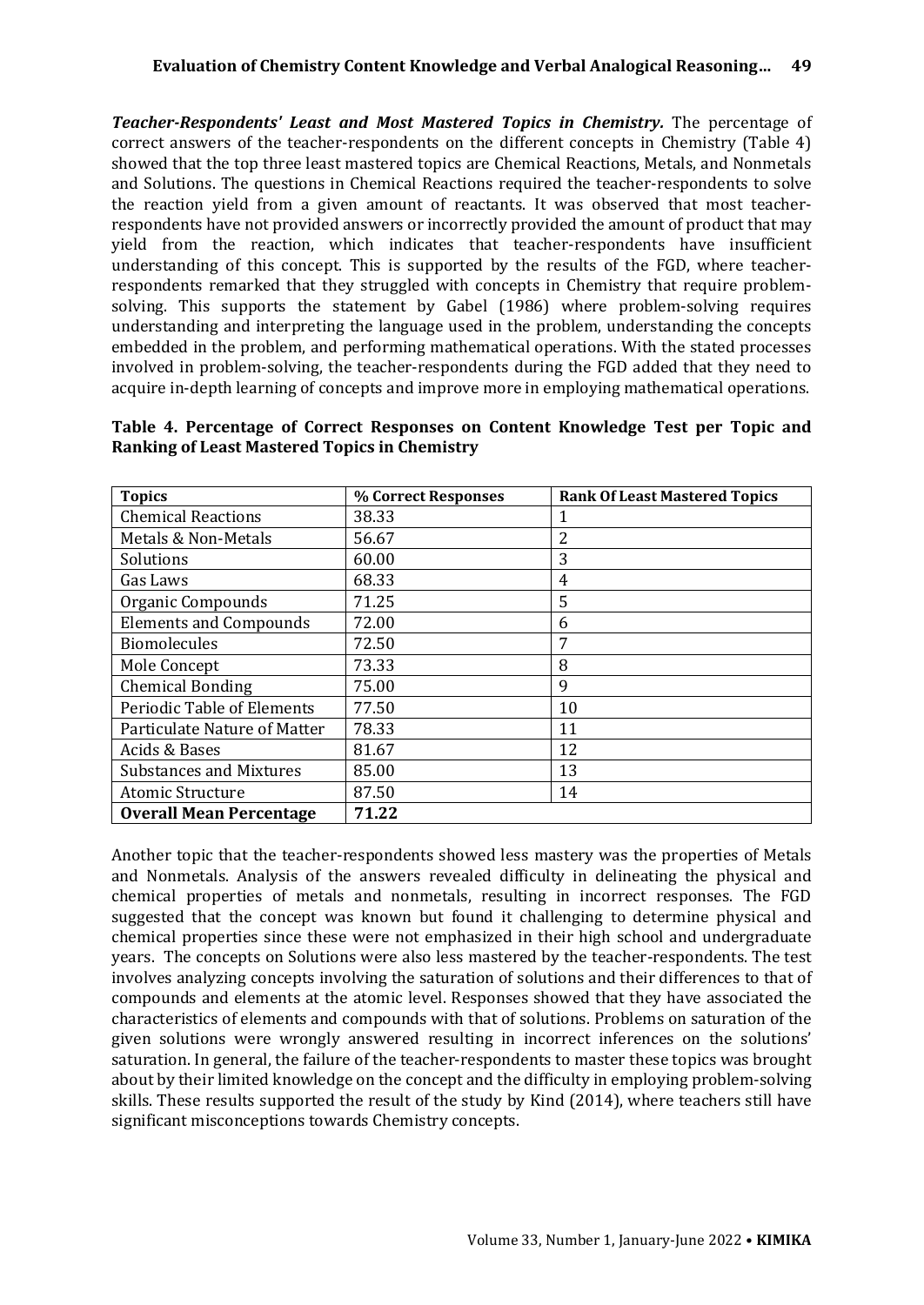On the other hand, the three most mastered topics were concepts on Acids and Bases, Substances and Mixtures, and Atomic Structure. For Acids and Bases, questions involved determining the properties and pH levels. Analysis of the FGD showed better understanding on the concepts since they have experienced laboratory activities on this concept in their secondary and tertiary years, making it easier for them to recall the concept. Laboratory activities enable learners to gain firsthand experience of the concept, thus effectively developing understanding and appreciation of the concepts by the students (Pareek, 2019). Another topic more mastered by the teacherrespondents was on Substances and Mixtures. This topic requires identifying the elements and compounds and their properties. The teacher-respondents found the concept easy to recall since it was discussed even as early as Grade school years. The most mastered topic is on Atomic Structure. It entails concepts such as atoms and molecules and subatomic particles such as protons, electrons, and neutrons. These concepts were learned in high school and were given as projects, hence, they are familiar with the topic. In general, the authentic experiences and prior knowledge of the concepts enabled the easy recall of information..

*Level of Verbal Analogical Reasoning of the Teacher-Respondents.* Verbal analogical reasoning requires drawing relationships between concepts. In this study, teacher-respondents skill in identifying semantically-related terms to the given word pairs were measured using the tool by Turney et al. (2003).

The test scores for the Verbal Analogical Reasoning of the twenty (20) teacher-respondents with 60 as the highest possible score (Table 5) showed that the highest score recorded was 46, and 3 was the lowest. This depicted a large range between the highest and the lowest score. In general, most of the teacher-respondents scored lower than 50% of the highest possible score for this test.

The results on the level of Verbal Analogical Reasoning (Table 6) showed that the scores have a mean of 23.10 with a standard deviation of 11.73. With this, it can be interpreted that the teacherrespondents have below-average verbal analogical reasoning. This means that they cannot effectively delineate the similarities and differences of the word pairs in the test to the given choices, resulting in incorrect associations. This finding agreed with the statement by Gentner & Forbus (2011) and Holyoak (2012) that the teacher-respondents struggled to draw relationships between ideas and map them to find a standard relational system.

Performance on verbal analogical reasoning tasks is influenced by the gradual increase of an individual's structured world knowledge (Goswami & Brown, 1990; Goswami, 1991, 2001). The FGD showed that the teachers were significantly focused on their subject matter, and vocabulary is limited to science-related terms. According to Richland et al. (2006), vocabulary deficiencies are sufficient to explain failures to solve analogies involving words/concepts. In the case of this study, verbal analogies were employed. Hence, the discipline-specific vocabulary of the teacherrespondents might have influenced the scores in the test for analogical reasoning. This is supported by the results of the FGD, where most teacher-respondents reported struggles in picking appropriate word-pairs for the given pair of words in the stem. Moreover, the respondents reported an average level of English vocabulary. Science-related terms were more suited for them. In general, the teachers had difficulty answering the test due to unimproved vocabulary, which led to a false association between word pairs.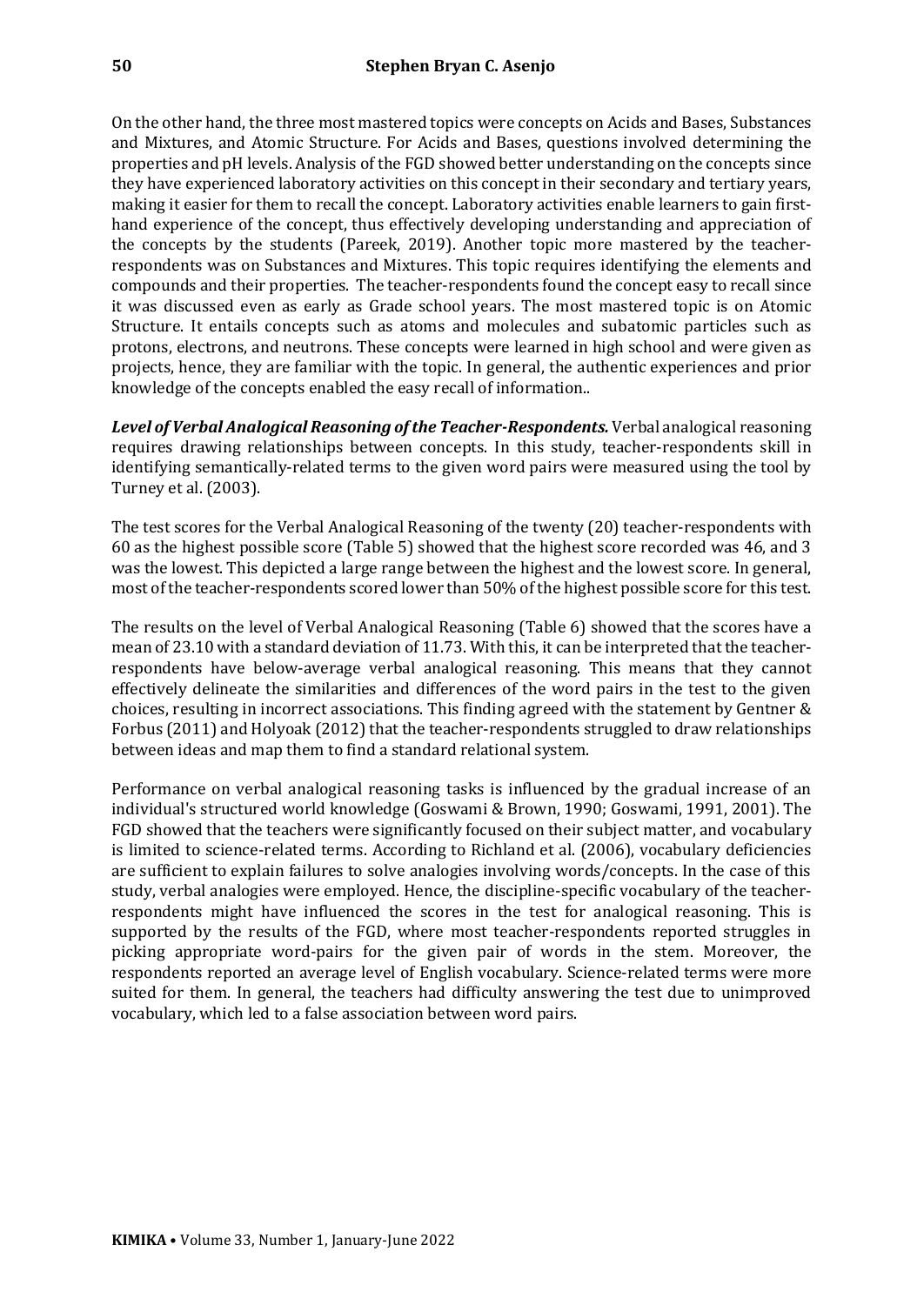| <b>Respondent No.</b> | <b>Verbal Analogical Reasoning (60)</b> |
|-----------------------|-----------------------------------------|
| $\mathbf{1}$          | 12                                      |
| $\boldsymbol{2}$      | 18                                      |
| 3                     | 26                                      |
| $\boldsymbol{4}$      | 27                                      |
| 5                     | 34                                      |
| 6                     | 22                                      |
| 7                     | 14                                      |
| $\, 8$                | 10                                      |
| 9                     | 38                                      |
| 10                    | 27                                      |
| 11                    | 25                                      |
| 12                    | 29                                      |
| 13                    | 18                                      |
| 14                    | 6                                       |
| 15                    | 3                                       |
| 16                    | 12                                      |
| 17                    | 21                                      |
| 18                    | 33                                      |
| 19                    | 46                                      |
| 20                    | 41                                      |

**Table 5. Teacher-Respondents' Verbal Analogical Reasoning Test Scores**

#### **Table 6. Level of Verbal Analogical Reasoning of the Science Teacher-Respondents**

| <b>Variable</b>                          | n  | Mean  | <b>Standard</b><br>deviation | <b>Qualitative</b><br><b>Description</b> | $\%$<br>Correct<br><b>Reponses</b> |
|------------------------------------------|----|-------|------------------------------|------------------------------------------|------------------------------------|
| <b>Verbal</b><br>Analogical<br>Reasoning | 20 | 23.10 | 11.73                        | Below average                            | 38.50                              |

*Quality of Chemistry Concept Analogies.* Chemistry concept analogies refer to the analogies employed by teachers in teaching Chemistry concepts. In the study, a researcher-made tool quantified the quality of these analogies based on the following qualities of "good analogies" by which analogies should have various similarities, compare and contrast, familiar and contextualized, use supplementary materials, and evaluated. These qualities are based on the characteristics of "good" analogies identified by Orgill & Bodner (2004). The total scores of the teacher-respondents to the test in Chemistry concept analogies with 83 as the highest possible score (Table 7) showed that the highest score is 80 by respondent 20 and the lowest score is 58 by respondent 19. Generally, the teacher-respondents scored high on this test.

The quality of the analogies employed in their classes (Table 8) showed that the teacherrespondents' Chemistry Concept Analogies has a mean of 70.85 with a standard deviation of 7.00. This is interpreted as an outstanding level of Chemistry concept analogies of the teacherrespondents suggesting that the analogies adhere to the qualities of "good" analogies identified by the study of Orgill and Bodner (2004). These qualities of good analogies require the consideration of factors such as similarities and differences of concepts compared, familiarity and contextualization, use of supplementary materials, and evaluation. This supports the models of using analogies: Teaching-with-Analogies model (Glynn, 2004, 2007) and FAR Guide (Treagust et al., 1996), wherein different factors should be considered in employing analogies as an instructional method.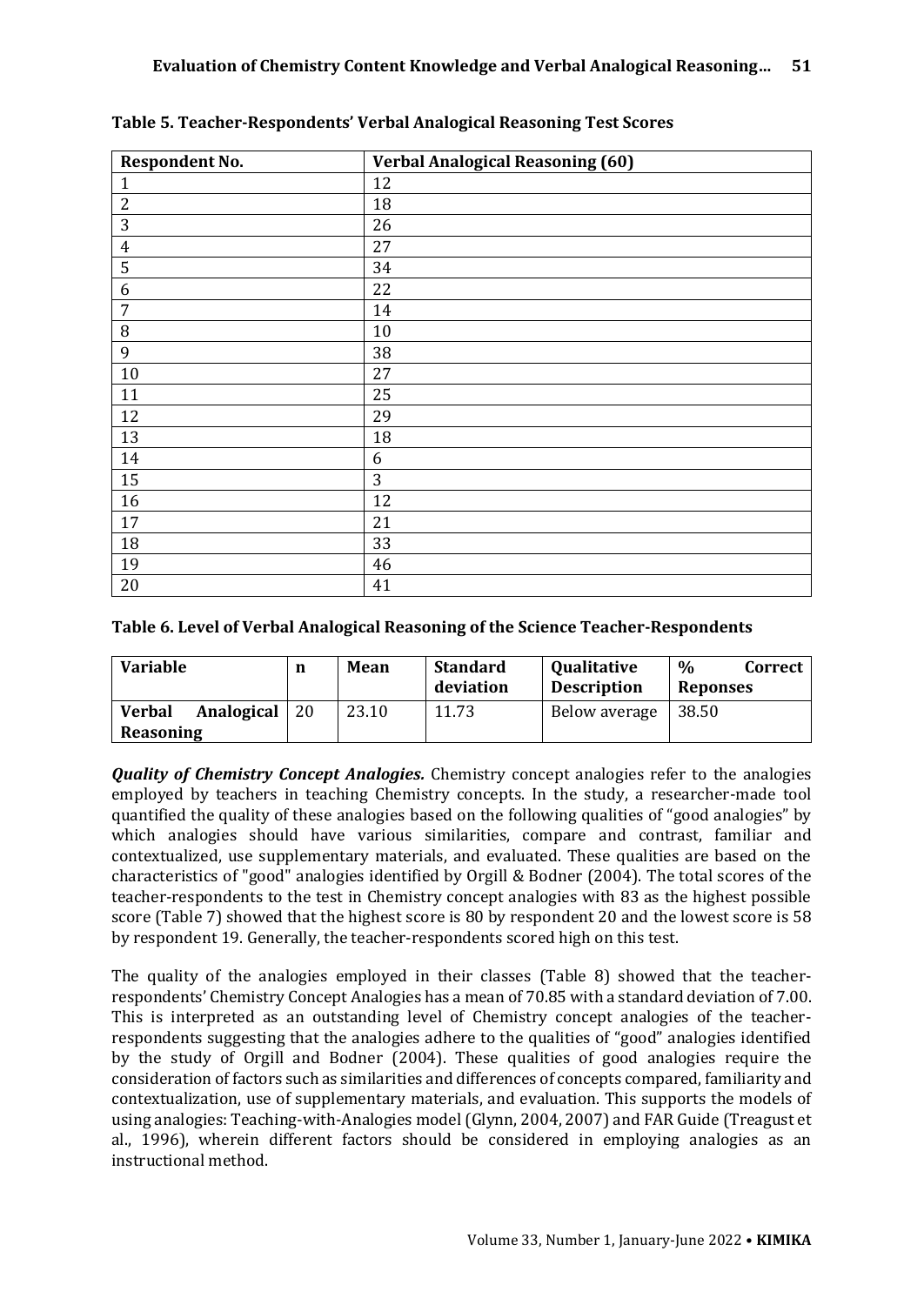| <b>Respondent No.</b> | <b>Chemistry-Concept Analogy (83)</b> |
|-----------------------|---------------------------------------|
| $\mathbf{1}$          | 68                                    |
| $\overline{2}$        | 72                                    |
| 3                     | 78                                    |
| $\overline{4}$        | 61                                    |
| 5                     | 65                                    |
| 6                     | 71                                    |
| $\overline{7}$        | 80                                    |
| 8                     | 75                                    |
| 9                     | 79                                    |
| 10                    | 68                                    |
| 11                    | 78                                    |
| 12                    | 76                                    |
| 13                    | 76                                    |
| 14                    | 61                                    |
| 15                    | 69                                    |
| 16                    | 73                                    |
| 17                    | 68                                    |
| 18                    | 61                                    |
| 19                    | 58                                    |
| 20                    | 80                                    |

**Table 7. Teacher-Respondents' Chemistry Concept Analogy Test Scores**

#### **Table 8. Quality of Teacher-Respondents' Chemistry Concept Analogies**

| <b>Variable</b>                              | n  | Mean  | <b>Standard Deviation</b> | <b>Qualitative</b><br><b>Description</b> |
|----------------------------------------------|----|-------|---------------------------|------------------------------------------|
| <b>Chemistry Concept</b><br><b>Analogies</b> | 20 | 70.85 | 7.00                      | Outstanding                              |

Table 9 shows the summary of responses of the teacher-respondents when asked to give an analogy employed in teaching Chemistry concepts. The following shows the analysis of the teacher-respondents analogies based on the different determinants of a "good analogy":

*Good Analogies have various similarities.* Similarities between the target and analog concepts could be in functions or structures. Analogies used should have functional-structural similarities. In this study, the teacher-respondents' analogies are extensively focused on structural relationships. Furthermore, in terms of the number of similarities between the analog and target concepts, 12 out of 20 provided analog concepts with more than five similarities with the target concepts. This suggests that the teacher-respondents were able to find analog concepts with high degree of similarities with that of the target concepts. This substantiated the statement by Gentner (1983) that the use of analogies considers recognizing the shared relationship of both ideas. The following analogies provided by the teacher-respondents substantiated this finding:

**Respondent 8**: *"The structure of an atom is like a tiny solar system wherein the nucleus is found at the center just like the sun, which is surrounded by negatively charged particles the electrons. The electrons are like the planets revolving around the sun through its orbit."*

**Respondent 11**: *"I will let the students think about a ladder and then show them the structure of the DNA."*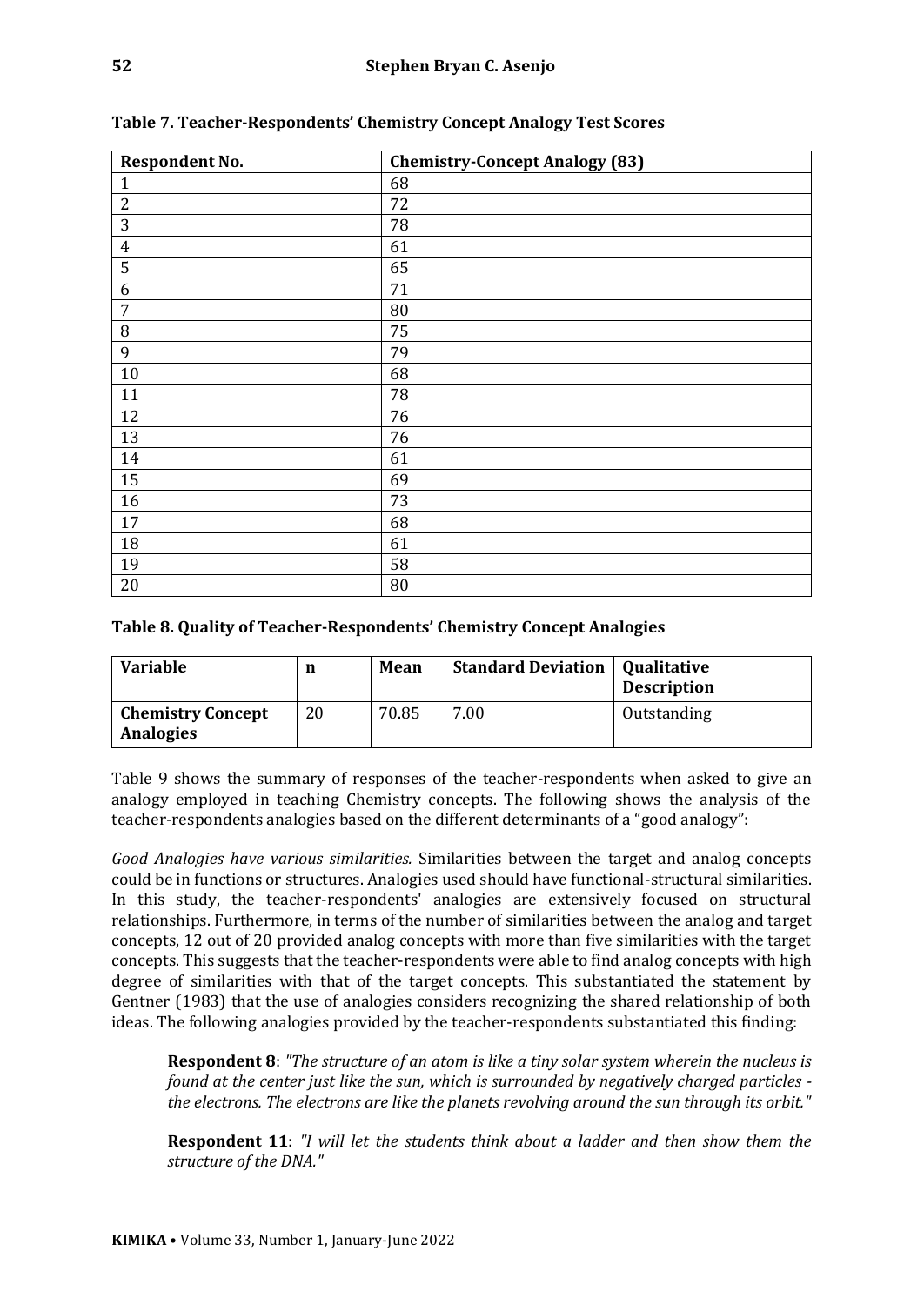**Respondent 12**: *"(I use the concept where) electrons are like satellites that revolve around the nucleus just as the moon, which is the natural satellite of the Earth, revolves around it."*

*Good Analogies compare and contrast.* Analogies employed in teaching should be elaborated on their similarities and differences. Results showed that all teachers used analogies to show similarities of the target and analog concept, but a majority did not explain the differences of the compared ideas. Precisely, this constitutes 18 out 20 respondents who did not indicate whether they will show the differences of the concepts compared to analogies. The result showed that the teacher-respondents only looked into the similarities between the target and analog concepts. When they were asked during the FGD if analogies employed are contrasted, the responses were *"No, since similarities of the concepts are given more emphasis than their differences."*  Misconceptions may occur if the target and analog concepts are not contrasted (Orgill &Bodner, 2004). The following analogies provided by the teacher-respondents validated this finding:

**Respondent 5**: *"Each individual person is unique, just like an element having a unique property."*

**Respondent 18**: *"I will present pictures of car bodies and car tires to the class, then the students will determine how many car(s) can be made out of the available materials (CB and CT). Then, I will ask which material is completely used up and which material is in excess."*

Respondent 5 has drawn the similarities between the uniqueness of a person to learn the concept about elements. If not contrasted, students may develop the idea that an element may possess human characteristics. Furthermore, for Respondent 18, the development of misconception that products generated are in discrete quantities, like cars, may occur.

*Good Analogies are familiar and contextualized.* Analogies should be meaningful to students' experiences. Furthermore, analyses of the teacher-respondents' answers showed that familiarity to analog concepts is considered. Out of the 20 respondents, 14 stated that the students' prior knowledge considerations were done before using the analogy. Moreover, 11 out of 20 teacherrespondents contextualized the analogies employed to suit the students' experiences. This suggests that the teacher-respondents considered the students' prior knowledge of what analogies best suit the lesson. Hence, the use of standard and familiar concepts was extensively considered. The following analogies by the teacher- respondents supported these findings:

**Respondent 4:** *"(I will employ an analogy where)* 

*1 scoop of a certain ice cream- atom 2 scoops of the same ice cream - molecule 2 scoops of different flavored ice creams- compound"*

**Respondent 19:** *"In group, students will measure the amount of water (heat) absorbed and released by the wet sponge using a graduated cylinder. To verify whether the reaction is endothermic (heat in the reactant is lower than its product) or exothermic (heat in the reactant is higher than its product), they will compare the amount of water absorbed or released by the sponge to the sponge's initial volume."*

However, one respondent employed an analogy about American football, which is not a familiar sport in the Philippines.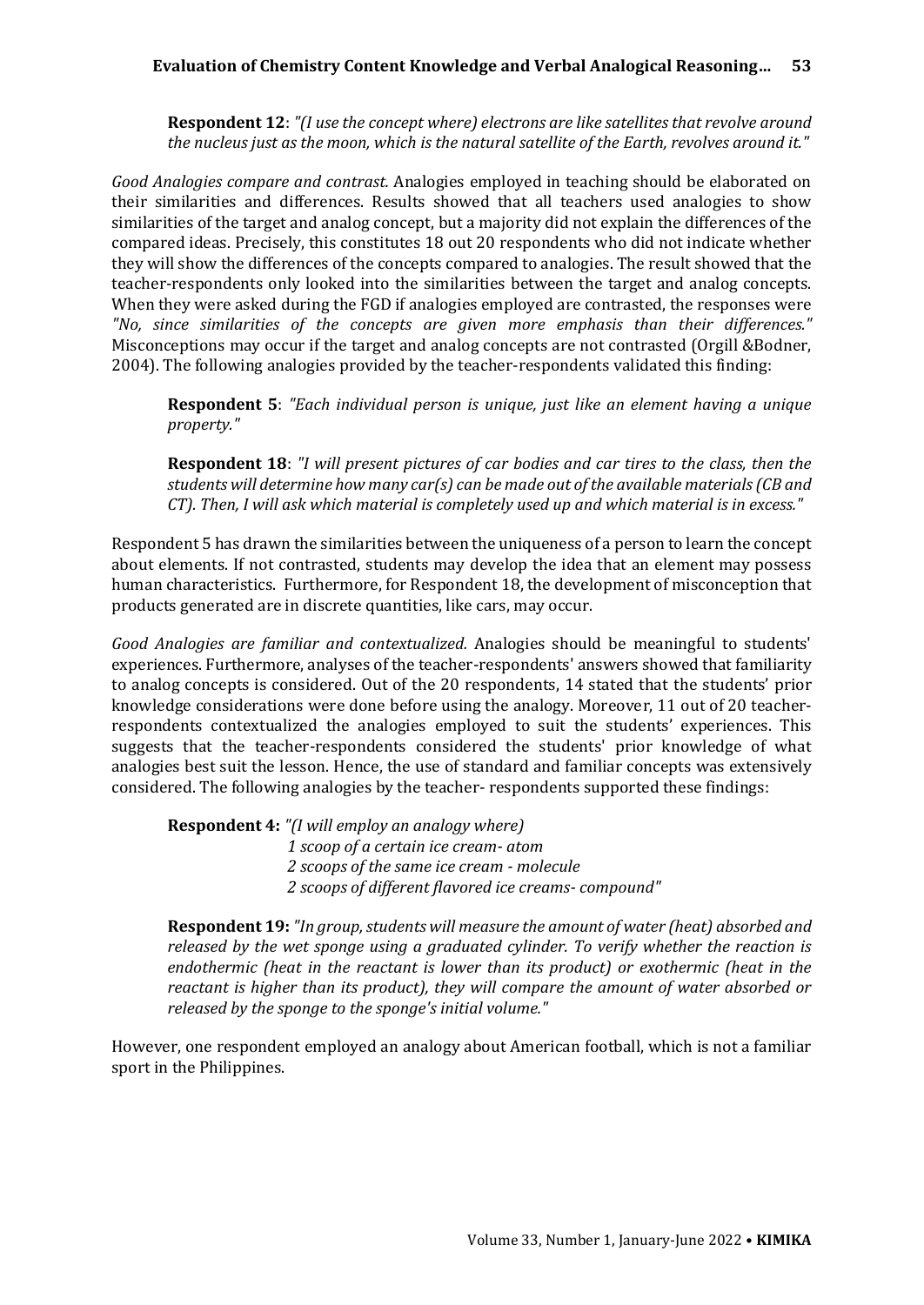### **Table 9. Teacher-Respondents' Chemistry Concept Analogies**

| Respondent No. | *Lesson     | Topic                                           | Grade Level    | Inalog Concept (the concept familia<br>to students)             | Target Concept (the lesson to be taught)                                                           | Provide a short description of the analogy you will employ.                                                                                                                                                                                                                                                                                                                                                                                                                                                                                                                                                                                                                                                                                                                                                                                                                                                                                                 | Preparation (i.e. What factors will you<br>consider before using the analogy?)                                                                                                                                                                                                                                                                                                 | During Implementation (i.e. How will you employ the analogy in your class?)                                                                                                                                                                                                                                                                                                                                                                        | will use other materials to<br>omplement my analogy | If yes, what is it?                                    | After implementation (What do you do after<br>utilizing the analogy?)                                                                                                                                                                                                  |
|----------------|-------------|-------------------------------------------------|----------------|-----------------------------------------------------------------|----------------------------------------------------------------------------------------------------|-------------------------------------------------------------------------------------------------------------------------------------------------------------------------------------------------------------------------------------------------------------------------------------------------------------------------------------------------------------------------------------------------------------------------------------------------------------------------------------------------------------------------------------------------------------------------------------------------------------------------------------------------------------------------------------------------------------------------------------------------------------------------------------------------------------------------------------------------------------------------------------------------------------------------------------------------------------|--------------------------------------------------------------------------------------------------------------------------------------------------------------------------------------------------------------------------------------------------------------------------------------------------------------------------------------------------------------------------------|----------------------------------------------------------------------------------------------------------------------------------------------------------------------------------------------------------------------------------------------------------------------------------------------------------------------------------------------------------------------------------------------------------------------------------------------------|-----------------------------------------------------|--------------------------------------------------------|------------------------------------------------------------------------------------------------------------------------------------------------------------------------------------------------------------------------------------------------------------------------|
|                | DME         | tates of Matter                                 | $\overline{7}$ | faterials (i.e. chairs, water, air)                             | The arrangement of molecules in each state of<br>natter ant how it affect its shape and apearance. | Solid is to closely packed molecules as gas is to far away molecules.                                                                                                                                                                                                                                                                                                                                                                                                                                                                                                                                                                                                                                                                                                                                                                                                                                                                                       | will consider student's prior knowledge                                                                                                                                                                                                                                                                                                                                        | I will use it as an end game. Or maybe a motivational game for the new<br>sson. Or a refreshments                                                                                                                                                                                                                                                                                                                                                  | YES                                                 | <b>lealia</b>                                          | Use more analogies for the next lessons.                                                                                                                                                                                                                               |
|                | PT          | wmbols of Elements                              | 7              | Abbreviating words                                              | <b>Symbols of Elements</b>                                                                         | Give the symbol of an element                                                                                                                                                                                                                                                                                                                                                                                                                                                                                                                                                                                                                                                                                                                                                                                                                                                                                                                               | prior knowledge of students                                                                                                                                                                                                                                                                                                                                                    | Show different words abbreviated and then compare it to Chemical Symbols                                                                                                                                                                                                                                                                                                                                                                           | <b>YES</b>                                          | olored papers                                          | Evaluate                                                                                                                                                                                                                                                               |
|                | DME         | Saturated solution                              | $\mathcal{I}$  | Seesaw                                                          | Types of Saturations                                                                               | The classroom is ready to be occurried by 45 students. As you know, we could probably fit more students<br>in the classroom than this, however, the available chairs are good as is for 45 students only - this is the<br>saturation point of relative availability of comfort and ease of occupying in the classroom<br>Saturation defines an equilibrium condition, in other words, there is (or would be) equilibrium between<br>solute, and undissolved solute.<br>And in the given analogy, the classroom can accommodate 45 students. So, if there are 70 students in the<br>class, it will become supersaturated. Some students will sit on the floor. In the other hand, if there are only<br>20 students, it will become unsaturated. There will be vacant chairs.                                                                                                                                                                                 | The level of comprehension of the<br>students, the attentiveness of the students.<br>le appropriateness                                                                                                                                                                                                                                                                        | Itse visual aids while explaining as much as possible, on point delivery of the<br>analogy, using bodily actions of delivery such as personal appearance,<br>ovement, gestures, and eye contact to the students.                                                                                                                                                                                                                                   | YES                                                 | Visual Aids                                            | Getting some feedbacks from students to improv<br>the utilizing of analogy                                                                                                                                                                                             |
|                | DME         | tom, Molecules, Compound                        | $\overline{7}$ | Ice cream scoops/Eating Ice cream                               | dentifying atom, molecules and compounds                                                           | 1 scopp of a certain ice cream- atom<br>scoops of the same ice cream - molecule<br>scoops of different flavored ice creams- compound                                                                                                                                                                                                                                                                                                                                                                                                                                                                                                                                                                                                                                                                                                                                                                                                                        | The relevance of the topic and analogy<br>heing used.                                                                                                                                                                                                                                                                                                                          | Sive situational examples. Student A vs Student B vs Student C                                                                                                                                                                                                                                                                                                                                                                                     | YES                                                 | <sup>3</sup> ictures/Diagrams                          | Evaluate if the students grasps the idea or<br>concept of the topic and the analogy being used.                                                                                                                                                                        |
|                | <b>DMF</b>  | Elements and Compounds                          |                | Humans                                                          | Element                                                                                            | Each individual person is unique just like an element having a unique property                                                                                                                                                                                                                                                                                                                                                                                                                                                                                                                                                                                                                                                                                                                                                                                                                                                                              | mironment.                                                                                                                                                                                                                                                                                                                                                                     | ask one student                                                                                                                                                                                                                                                                                                                                                                                                                                    | No                                                  |                                                        | students will make a refelction paper                                                                                                                                                                                                                                  |
|                | DME         | Acids and Rases reaction                        |                | American Football game (i.e.<br>uarterbacks)                    | Acid-Rase Reactions                                                                                | The quarterback may be found in one of two "states": either holding onto the ball, immediately after the<br>snap from the center , or without the ball, after successfully delivering a hand-off or pass. Similarly, acids<br>may be found in either the protonated, acidic<br>form (HB), or the deprotonated, conjugate base form (B). A good quarterback delivers the ball efficiently,<br>by hand-off or pass. He (or she) gets rid of the ball, just as a strong acid gets rid of (donates) a proton. At<br>the end of a play, nearly 100% of excellent quarterbacks.<br>will have delivered the ball. On the other hand, a bad quarterback delivers the ball inefficiently; he (or she)<br>is indecisive and tends to hold onto the ball, just as a weak acid does not readily donate its proton. At the<br>end of a play, far fewer than 100% of bad quarterbacks will have delivered the ball-perhaps only 1%<br>ally bad!) or 10% (just plain bad). | n this analogy we liken an acid, which is<br>oton donor, to a quarterback: The<br>uarterback is a football "donor", whose<br>to a receiver or handing it off to a running<br>hack                                                                                                                                                                                              | frough engagement activity or play game applying the concept of the<br>b is to deliver the ball by either passing it process happing n the chemical reaction                                                                                                                                                                                                                                                                                       | No                                                  |                                                        | Make it as springboard for other related topics                                                                                                                                                                                                                        |
|                | PT          | Jsing the Periodic Table                        | 8              | Periodic Table                                                  | low to use the Periodic table                                                                      | The uses of the numbers found in the periodic table                                                                                                                                                                                                                                                                                                                                                                                                                                                                                                                                                                                                                                                                                                                                                                                                                                                                                                         | Their prior knowledge about the periodic                                                                                                                                                                                                                                                                                                                                       | troduce the terms describe in the periodic table                                                                                                                                                                                                                                                                                                                                                                                                   | No                                                  |                                                        | Assessment                                                                                                                                                                                                                                                             |
|                | PNM         | Atomic Structure of Matter                      | -8             | The Structure of the Solar System                               | Structure of an atom                                                                               | The structure of an atom is like a tiny solar system wherein the nucleus is found at the center just like the<br>sun which is surrounded by negatively charged particles - the electrons. The electrons are like the planets<br>evolving around the sun through its orbit. Pictures of the solar system and an atom will be posted on the<br>board so that students can visualize things that are being said.                                                                                                                                                                                                                                                                                                                                                                                                                                                                                                                                               | tudent's prior knowledge about the solar<br>Student's learning style (i.e visula, auditor                                                                                                                                                                                                                                                                                      | A picture will be posted on the board (structure of the atom and the solar<br>ystem). Have the learners observe the two pictures in a while and have then<br>iot down notes on their observation. Call representatives and have them<br>discuss their observations to the whole class. Gather students idea and revisi<br>uring discussion                                                                                                         | No.                                                 |                                                        | Revisit used analogy to check students'<br>nderstanding                                                                                                                                                                                                                |
|                | PNM         | Phase Transformation                            |                | <b>States of Matter</b>                                         | orces of attraction between particles during<br>thase transformation                               | Group of people staying very close to each other in an open cooler space and as the sun's heat become<br>stronger each person will move farther apart group of people resembles solid and the movement of<br>eople the force and as it move farther resembles melting (liquud) and as the people totally dispersed and<br>can not be seen the gas phase.                                                                                                                                                                                                                                                                                                                                                                                                                                                                                                                                                                                                    | owledge of students about the topic                                                                                                                                                                                                                                                                                                                                            | troduction of the topic                                                                                                                                                                                                                                                                                                                                                                                                                            | YES                                                 | salis                                                  | Letting the student's explain the concept in their<br>own words                                                                                                                                                                                                        |
|                | SOA         | Chemical Bonding                                |                | Ball and stick model                                            | covalent bonding                                                                                   | Ball and stick model. Using styrofoams                                                                                                                                                                                                                                                                                                                                                                                                                                                                                                                                                                                                                                                                                                                                                                                                                                                                                                                      | The availability of materials.                                                                                                                                                                                                                                                                                                                                                 | I will use a styrofoam ball and a stick and form the bonds.<br>By showing visual aids and giving activities that will lead to the understanding                                                                                                                                                                                                                                                                                                    | YES                                                 | Pictures of the actual bonds                           | Assess the students                                                                                                                                                                                                                                                    |
| 11             | <b>BIO</b>  | DNA (Definition and<br>Structure)               | $\alpha$       | adder                                                           | Structure of DNA                                                                                   | will let the students think about a ladder and then show them the structure of the DNA                                                                                                                                                                                                                                                                                                                                                                                                                                                                                                                                                                                                                                                                                                                                                                                                                                                                      | I will think of a familiar concept for them to<br>grasp the topic easily                                                                                                                                                                                                                                                                                                       | of the unfamiliar concept                                                                                                                                                                                                                                                                                                                                                                                                                          | <b>YES</b>                                          | 3D Models and manipulatives                            | Flaborate                                                                                                                                                                                                                                                              |
| 12             | AS          | Rutherford model of the ator                    | $\mathbf{Q}$   | levolution of satellites around planets                         | Electrons orbit the nuclues                                                                        | Electrons are like satellites that revolve around the nucleus just as the moon which is the natural satellite of<br>the Earth revolves around it.                                                                                                                                                                                                                                                                                                                                                                                                                                                                                                                                                                                                                                                                                                                                                                                                           | amiliarity of the analogy, difficulty of the                                                                                                                                                                                                                                                                                                                                   | resenting simultaneously the analogy and the target lesson while explaining<br>w these two have in comm                                                                                                                                                                                                                                                                                                                                            | YES                                                 | /ideo clips                                            | valuate it whether it is effective or not                                                                                                                                                                                                                              |
| 13             | AS          | Electronic Structure of Matter                  | 9              | Structure of an atom                                            | notion of the elctron around the nucleus                                                           | Solar systen                                                                                                                                                                                                                                                                                                                                                                                                                                                                                                                                                                                                                                                                                                                                                                                                                                                                                                                                                | The knowledge about the solar system                                                                                                                                                                                                                                                                                                                                           | omparison between the 2 concepts                                                                                                                                                                                                                                                                                                                                                                                                                   | YES                                                 | /ideo clip                                             | Evaluation/Asessment                                                                                                                                                                                                                                                   |
|                | VCC         | lydrocarbons (Consume<br>hemistry)              | $\mathbf{Q}$   | Carbon's physical and chemical<br>roperties                     | The different carbon compounds                                                                     | ball and stick model<br>ball represents the elements, different standard colors for every element,<br>stick represents the bond type and bond length, carbon ball can only accomodate 4 sticks, hydrogen only<br>one  and so on.                                                                                                                                                                                                                                                                                                                                                                                                                                                                                                                                                                                                                                                                                                                            | wasn't able to teach it during face to face<br>classes where i wouldve used 3d kits, but<br>this school year, online, i tried to draw then<br>by hand using drawing tablets, presented<br>on screen, but they werent 3d enough so i<br>gits online.<br>factors to consider: how close it is to the<br>orrect model, how will i explain or rela<br>t. how concrete/how abstract | eserted my drawing on screen, drawing real time so they can see how i did<br>just searched for 3d molecule builders and it, provide explanations, like why carbon can take 4 sticks etc, point out that<br>hese are models show actual em scans of molecules                                                                                                                                                                                       | YES                                                 | Video clip                                             | Give examples, ask students to look up their own<br>vamples or build own hydrocarbon chains                                                                                                                                                                            |
| 15             | $_{\rm CB}$ | hemical compound                                |                | lon atomic no                                                   | Chemical bonding                                                                                   | resert chemical bonding                                                                                                                                                                                                                                                                                                                                                                                                                                                                                                                                                                                                                                                                                                                                                                                                                                                                                                                                     | Knowledge of students                                                                                                                                                                                                                                                                                                                                                          | Explain how chemical bonding works                                                                                                                                                                                                                                                                                                                                                                                                                 | YES                                                 | <b>Ilustrations</b>                                    | Explain ellaborate                                                                                                                                                                                                                                                     |
|                | GL          | Charles' Law                                    |                | Hot Air balloon                                                 | femperature-volume relationship                                                                    |                                                                                                                                                                                                                                                                                                                                                                                                                                                                                                                                                                                                                                                                                                                                                                                                                                                                                                                                                             | The prior knowledge of the student.                                                                                                                                                                                                                                                                                                                                            | will employ it through an inquiry based question so that they will think first how<br><b>sunder</b>                                                                                                                                                                                                                                                                                                                                                |                                                     |                                                        | Ill evaluate if the students got the analogy right                                                                                                                                                                                                                     |
| 17             | CR          | Stoichiometry                                   | 11             | Cars                                                            | Determining Limiting Reactant in a chemical<br>eaction                                             | rquiry-Based Question: How does hot air balloon works?<br>I will present pictures of car bodies and car tires to the class. then the students will determine how many<br>car can be made out of the available materials (CB and CT). Then I will ask which material is complete).<br>sed up and which material is in excess                                                                                                                                                                                                                                                                                                                                                                                                                                                                                                                                                                                                                                 | Prior Knowledge of the students<br>noitestigutento."                                                                                                                                                                                                                                                                                                                           | 3ive practical and real world examples                                                                                                                                                                                                                                                                                                                                                                                                             | YES                                                 | nultimedia, pictures, realia                           | evaluating the students                                                                                                                                                                                                                                                |
|                | CR          | Fect of Temperature on<br><b>Reaction Rates</b> | 11             | ood preparation and<br>torage/preservatio                       | Relationship of temperature to reaction rates.                                                     | Reaction rates can be understood through collision frequency, collision energy and geometric orientation<br>These factors are also dependent and related to other factor like temperature.<br>in increase to the temperature is an increase to the average velocity and to the average kinetic energy of<br>the particles. Consequently, these particles collide more frequently and encounter other reactant particles<br>With enough increase in temperature, reactants gain the necessary activation energy to create a reaction<br>Through the concept mentioned above, cooking and storing of food in high temperature and low<br>emperature respectively is made possible.                                                                                                                                                                                                                                                                            | heck students' past experience on how<br>they see their parents cook and preserve<br>Check students' understanding about that<br>xperience                                                                                                                                                                                                                                     | resent them raw food pictures and let them choose one for their viand of the<br>lay and the other one for the next day's viand. Then ask the following<br>xestions<br>How would you like to prepare and cook your viand?<br>What necessary steps and factors to consider in cooking your viand?<br>What should be done for the other viand in order to avoid spoilage?<br>What necessary steps and factors to consider in storing the other viand? | YES                                                 |                                                        | Give necessary feedbacks about their<br>understanding on the given scenarios. Explain to<br>the class the details behind the factors affecting<br>reaction rates and how this concept is applied in<br>the kitchen or in food preparation and<br>storage/preservation. |
|                | CR          | Endothermic and Exothermic<br>leactions         | 11             | Energy changes and breaking of<br>onds due to chemical reaction | Endothermic and Exotheric reactions                                                                | Endothermic and exothermic reactions are like sponge and water. The amount of water absorbed and<br>released by the sponge is treated as the enthalpy (the quantity of energy transferred as heat during a<br>hemical reaction'<br>Endothermic reaction is like pouring water into a wet sponge. The sponge ends up with a greater water<br>content (enthalpy) than before the reaction. Furthermore, the amount of water absorbed (say 100 mL)<br>test to truoms off of chooper<br>Exothermic reaction is like squeezing a wet sponge. The sponge ends up with a lower water content<br>(enthalpy) than before the reaction. Furthermore, the amount of water released (say 100 mL) corresponds<br>to the amount of heat.                                                                                                                                                                                                                                  | Check students' prior knowledge on<br>hemical reaction. Correct students'<br>isconception as possible.<br>. Inform students on how the analogy is<br>lated to the topic. Terms like "the<br>pount of water" is equivalent to the hea<br>bsorbed or released by the reaction.<br>Also, they will treat the sponge as where<br>the chemical reaction took place.                 | group, students will measure the amount of water (heat) absorbed and<br>leased by the wet sponge using a graduated cylinder. To verify whether the<br>eaction is endothermic (heat in the reactant is lower than its product) or<br>exothermic iheat in the reactant is higher than its product), they will compare<br>the amount of water absorbed or released by the sponge to the sponge's<br>ritial volume.                                    | YES                                                 | loofah and water; cotton and<br>vater; cloth and water | Evaluate whether the analogy implemented is<br>effective or not by measuring students' test result                                                                                                                                                                     |

\*Based on the Curriculum Guide for JHS and SHS program of the Department of Education

Legend

PNM Partou<br>PT Periodic Table of Elements<br>DME Environment<br>CR Chemical Boardine<br>AS Abomic Structure<br>CB Chemical Bondina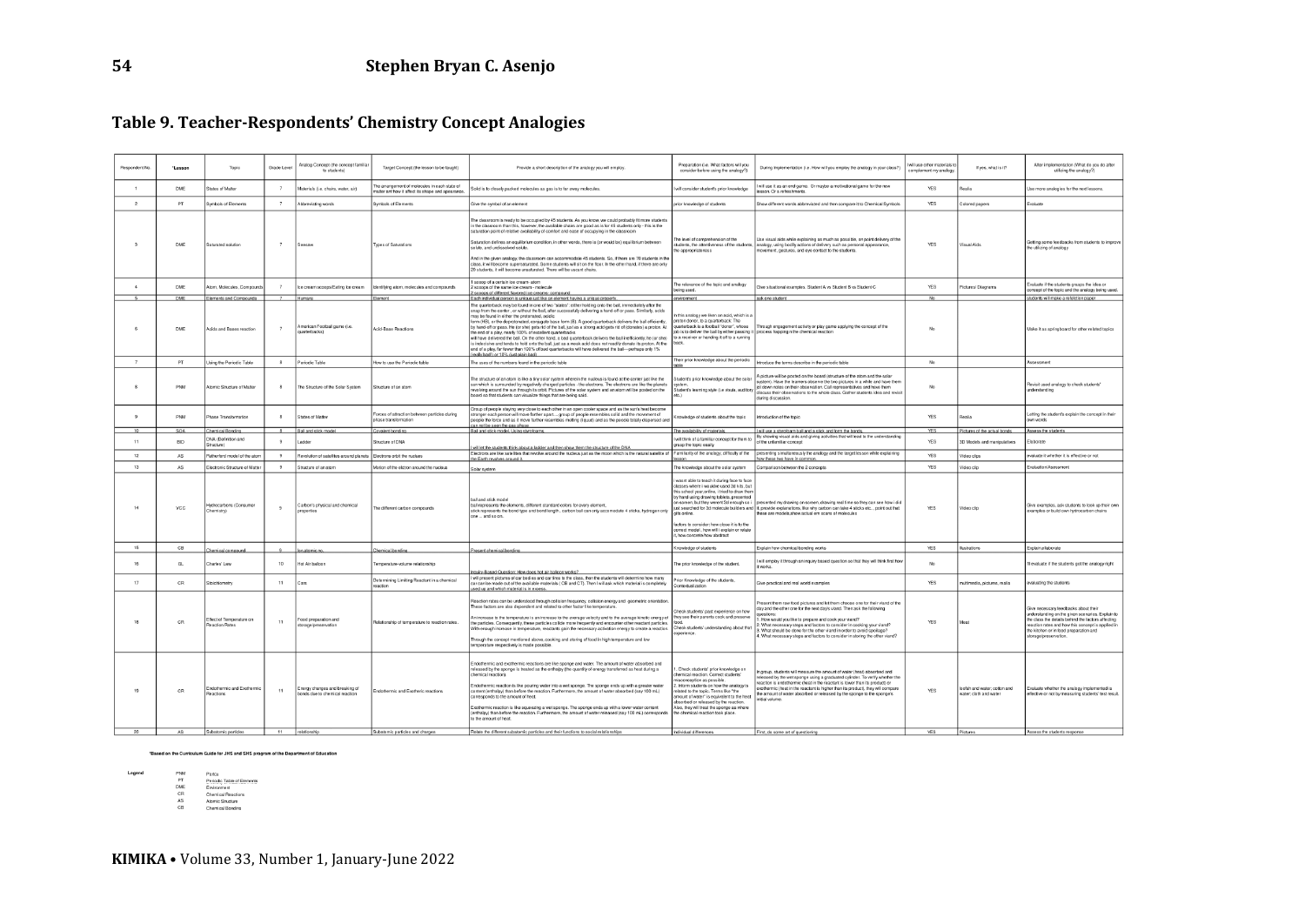**Respondent 6:** *"The quarterback may be found in one of two "states": either holding the ball, immediately after the snap from the center, or without the ball, after successfully delivering a hand-off or pass. Also, acids may be found in either the protonated, acidic form (HB), or the deprotonated, conjugate base form (B). A better quarterback will deliver the ball efficiently by hand-off or by pass. He gets rid of the ball, similarly as a strong acid gets rid of (donates) a proton. At the end of a play, nearly 100% of excellent quarterbacks will have delivered the ball. On the other hand, a bad quarterback delivers the ball inefficiently; he (or she) is indecisive and tends to hold onto the ball, just as a weak acid does not readily donate its proton. At the end of a play, far fewer than 100% of bad quarterbacks will have delivered the ball—perhaps only 1% (really bad!) or 10% (just plain bad)."*

Respondent 4 uses an analogy about scoops of ice cream with different flavors to differentiate atoms, molecules, compounds, and elements. Moreover, Respondent 19 employed an analogy of water absorption by a sponge to illustrate the concept of endothermic and exothermic reactions. These analog concepts are familiar to students since concepts can be easily observed in day-today activities. However, one response from Respondent 6 employed an analogy focused on American football. The sport is not popular in the Philippines, unlike basketball. During the FGD, the respondents were asked what made them choose the analogy. Respondent 6 responded, *"I have encountered it from an article explaining the concept of Acids and Bases and adopted it."* This means that, at times, teachers may use analogies without considering students' prior knowledge.

*Good Analogies employ supplementary materials.* Visuals appeal to the learners and contribute to the explanation of the analogy. Based on the teacher-respondents' Chemistry Concept Analogies, 19 out 20 teacher-respondents employed supplementary materials such as videos, pictures, simulations, and realia. Moreover, out of the 19 teacher-respondents who used supplementary materials in analogies, 12 stated that more than two types of visual materials were employed. This validated the results of Akaygun et al. (2018), where teachers were able to consider supplementary materials in providing analogies in teaching Chemistry. The following analogies by the teacher-respondents substantiated this finding:

**Respondent 3:** *"(I will) use visual aids while explaining as much as possible, on-point delivery of the analogy, using bodily actions of delivery such as personal appearance, movement, gestures, and eye contact to the students."*

**Respondent 10:** *"I will use a styrofoam ball and a stick and form the bonds."*

**Respondent 18:** *"(I will) present them raw food pictures and let them choose one for their viand of the day and the other one for the next day's viand. Then ask the following questions:*

- *1. How would you like to prepare and cook your viand?*
- *2. What necessary steps and factors to consider in cooking your viand?*
- *3. What should be done for the other viand in order to avoid spoilage?*
- 4. *What necessary steps and factors to consider in storing the other viand?"*

Respondent 3 stated that visual aids were employed to help understand the concept of Types of Saturations and explained that these visual aids mainly refer to pictures of substances in the particulate level. Respondent 10 used styrofoam balls and sticks to explain the concept of covalent bonding and chemical structures. For Respondent 18, pictures of food and probing skills were used to complement the analogy on the Effect of Temperature on the rate of chemical reactions. Hence, various supplementary materials were used to supplement the analogies. According to the results of the FGD, the reasons they use supplementary materials to aid the analogies are (1) to show the similarities in the structure of the analog and target concept, (2) to have a unified perception of the analog concept, and (3) to avoid misconceptions on the part of the students.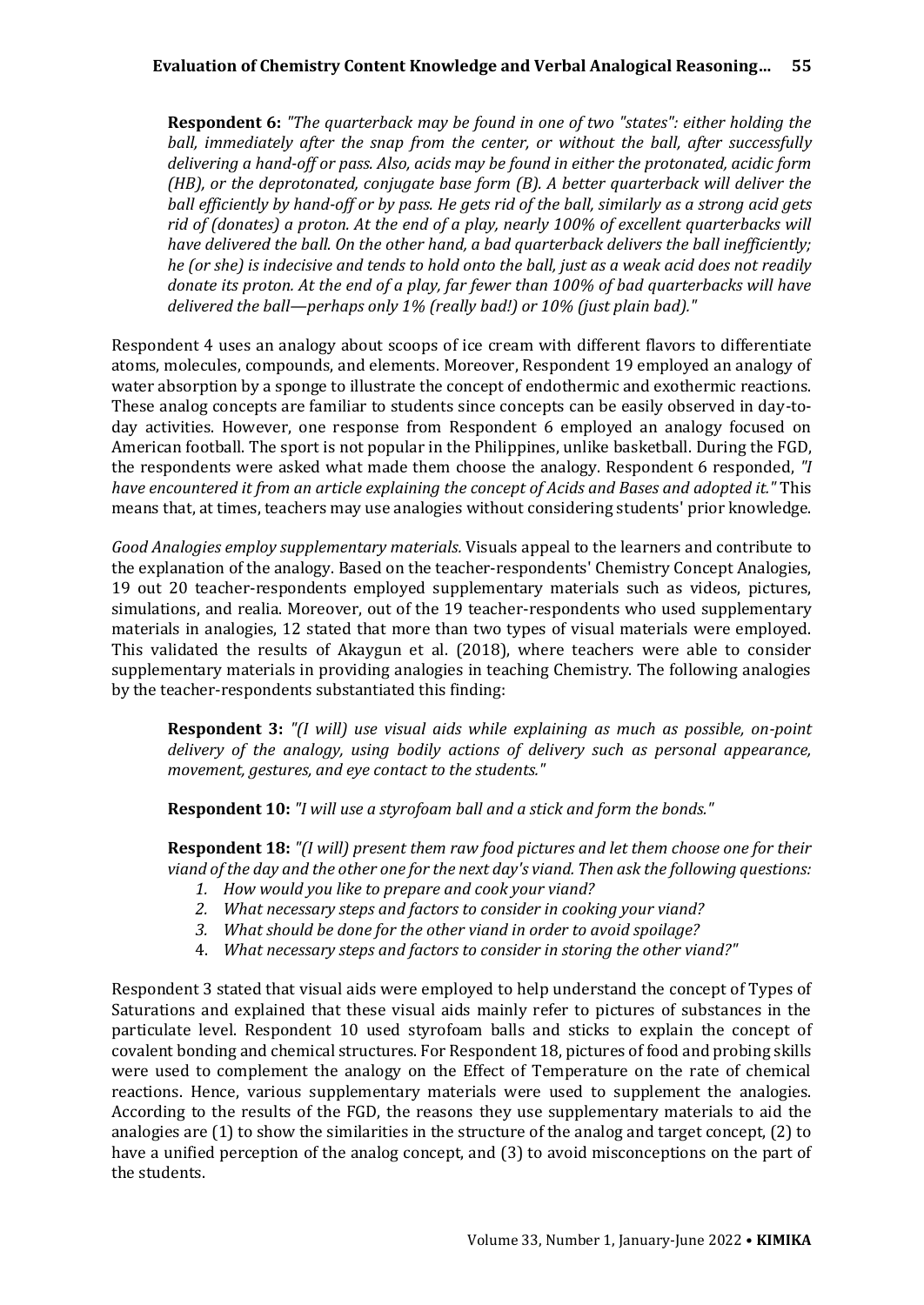*Good Analogies are evaluated.* Analogies can cause misconceptions when improperly used. Hence, evaluation is necessary to judge if analogies employed improved the students' learning. Hence, the analysis of analogies showed that 14 out of 20 teacher-respondents evaluated the analogies employed by associating them to students' scores. The following analogies by the teacherrespondents validated this finding:

**Respondent 3:** *"Getting some feedback from students to improve the utilization of analogy"*

**Respondent 9:** *"Letting the students explain the concept in their own words."*

**Respondent 14:** *"(I will let the students) give examples, ask students to look for their own examples or build own hydrocarbon chains."*

**Respondent 20:** *"(I will) evaluate whether the analogy implemented is effective or not by measuring students' test result(s)."*

It can be seen that the Respondents 3 and 20 evaluated the analogies employed by associating them with the students' test scores. Moreover, Respondent 9 would let the students explain the concept based on their understanding, while Respondent 14 would ask the students to give examples. Analyses of the FGD showed that the teacher-respondents recognized the improper use of analogies may cause students to misinterpret the topics, hence, evaluation is essential.

In general, the teacher-respondents' Chemistry Concept Analogies have characteristics of good analogies; however, there is still a need to improve the analogies employed. These qualities involved choosing an analogy that will have both functional and structural similarities, elaborating the difference of the analog and target concepts to provide the limitation of the comparison between the analog and target concepts, use of familiar analog concepts to avoid misconceptions, supplementing the analogies with instructional materials to avoid disassociations, and constant evaluation to determine its effectiveness. According to Dagher (1995), analogies in teaching are not a function of whether an analogy is used. However, it is a function of *how it is employed*, *by whom*, *with whom*, and consequently, *how it is evaluated*.

*Relationship between Teacher-Respondents' Level of Chemistry Content Knowledge and Analogical Reasoning.* Table 10 presents the statistical analysis of the variables: Teacherrespondents' Levels of Chemistry Content Knowledge and Levels of Analogical Reasoning, using Pearson Product-Moment Correlation with a significance level of 0.05. The observed value of the correlation coefficient (r) is 0.360. This suggests a weak positive correlation. Hence, the two variables may be directly proportional, but this relationship is too weak and tends to be insignificant. Consequently, the calculated p-value is 0.119, which is greater than the significance level of 0.05. Thus, it failed to reject the null hypothesis, indicating no significant relationship between Levels of Chemistry Content Knowledge and Levels of Analogical Reasoning. It would mean that the variables are generally not associated with each other and a teacher who is good or poor in the content may have excellent or poor verbal analogical reasoning.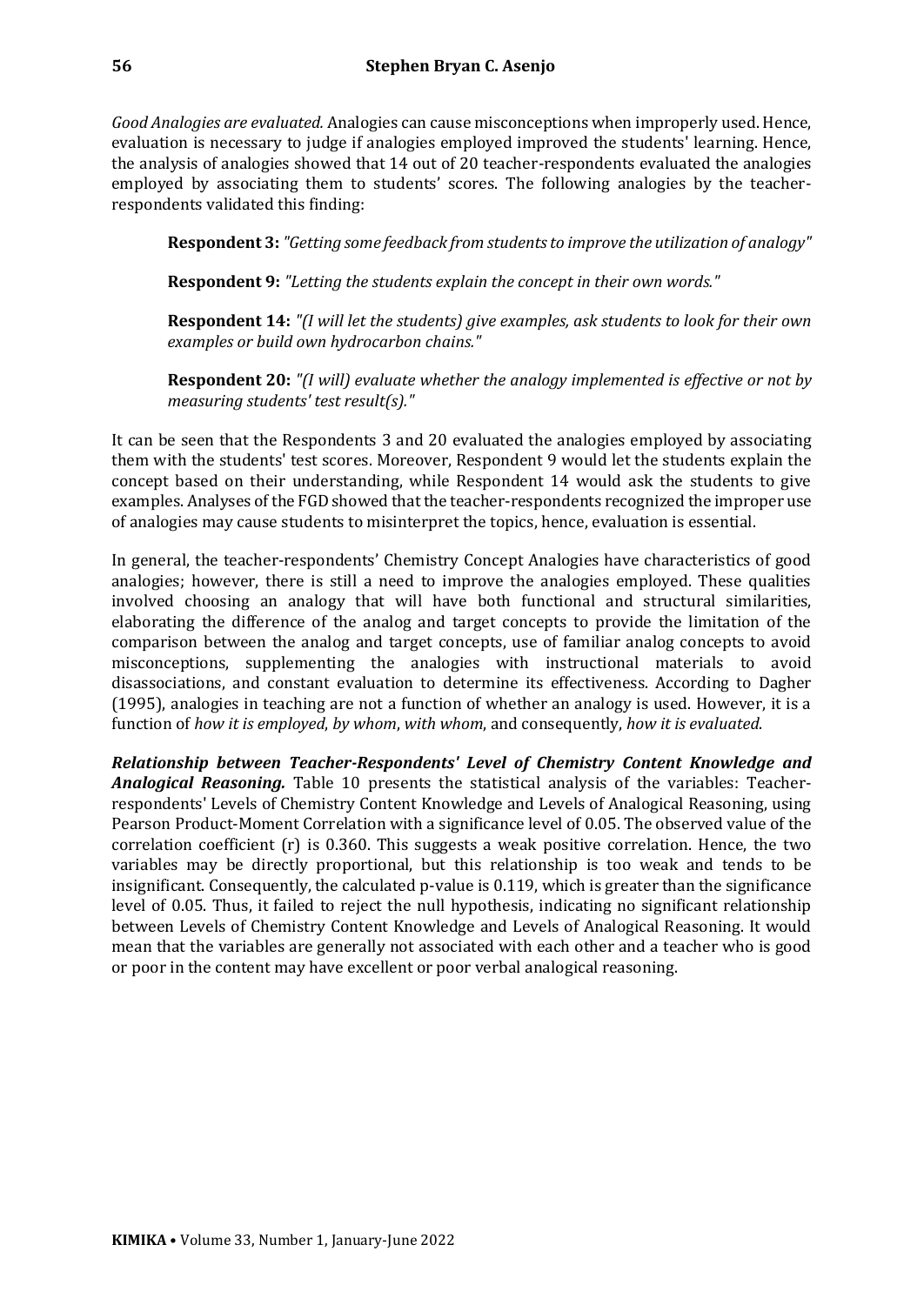| <b>Variables</b>                  | $\mathbf n$ | <b>Mean</b> | <b>Standard</b><br><b>Deviation</b> | Correct<br><b>Responses</b><br>(%) | <b>Product</b><br><b>Pearson</b><br><b>Moment of Correlation</b><br>Coefficient r | $p-$<br>value |
|-----------------------------------|-------------|-------------|-------------------------------------|------------------------------------|-----------------------------------------------------------------------------------|---------------|
| Chemistry<br>concept<br>knowledge | 20          | 34.90       | 9.47                                | 71.22                              | 0.360                                                                             | 0.119ns       |
| Analogical<br>reasoning           | 20          | 23.10       | 11.73                               | 38.50                              | weak                                                                              |               |

**Table 10. Relationship Between Level of Chemistry Content Knowledge and Level of Analogical Reasoning of the Science Teacher-Respondents**

ns not significant at  $α=0.05$ 

The result means that the Content Knowledge in Chemistry and Analogical Reasoning might be related, but both are significantly different. This result supported the study of Doolitle and Hicks (2003), where acquisition of knowledge (Chemistry Content Knowledge) is different from knowledge construction (Analogical Reasoning). Moreover, the result supported the study of Eskandar et al. (2013), where it was found out that employing analogies showed no significant effect on students' achievement in Chemistry. However, these results are in contrast to the study conducted by Wiley et al. (2018), where it was indicated that there is a relationship between the use of analogies and students' comprehension of content. The result may be attributed to the nature of Content Knowledge and Analogical Reasoning, which corroborated the findings of Gentner (1983), where Analogical Reasoning required prior knowledge to transfer explanatory structure from the source to the target domain. Hence, knowledge is transferred in order to create a new one. Consequently, knowledge is "chunked" into similar, retrievable categories with interconnected ideas (Ambrose et al., 2010). It employs knowledge construction wherein learning connects knowledge and concepts, constructing new meanings (NRC, 2000). Thus, both variables are dimensions of learning of the teacher-respondents, which the weak positive correlation between variables may exhibit, but significantly differ on how knowledge is processed and utilized observed insignificant relationship.

Content Knowledge involves learning by extracting, structuring, and organizing knowledge (Barett & Jones, 1989). It involves the process of absorbing and storing information in the memory (Anderson, 1982). Thus, knowledge is acquired and not constructed. These were also in agreement with the present findings. Furthermore, an analysis of the percentage of correct responses for each test showed that the accuracy level of the test answers of the teacherrespondents for Chemistry Content Knowledge and Analogical Reasoning is 71.22% and 38.50%, respectively. Hence, it can be interpreted that the teacher-respondents answered correctly more in the test for Chemistry Content Knowledge than Analogical Reasoning. As supported by the results of the FGD, they find the Chemistry content knowledge test a lot easier than the Analogical Reasoning test. Respondent 6 explained that *"it is easier since it just requires recall of information than analogical reasoning which requires careful association and drawing relationship across terms."* Thus, recall of information is easier than analyzing and synthesizing (Anderson & Krathwohl, 2001). This then suggests that the teacher-respondents should develop more skills in analyzing and synthesizing ideas..

*Relationship between Chemistry Content Knowledge and Analogical Reasoning to Teacher-Respondents' Chemistry Concept Analogies.* Table 11 presents the correlational analysis of Chemistry Content Knowledge and Verbal Analogical Reasoning to the Analogies employed by the teacher-respondents in teaching Chemistry concepts. Analysis of data resulted in an r-value of 0.097 and a p-value of 0.685. This suggests that there exists a positive relationship between Chemistry Content Knowledge and Chemistry concept analogies. However, this relationship is very weak to essentially non-linear relationship as indicated by the near-zero value of r.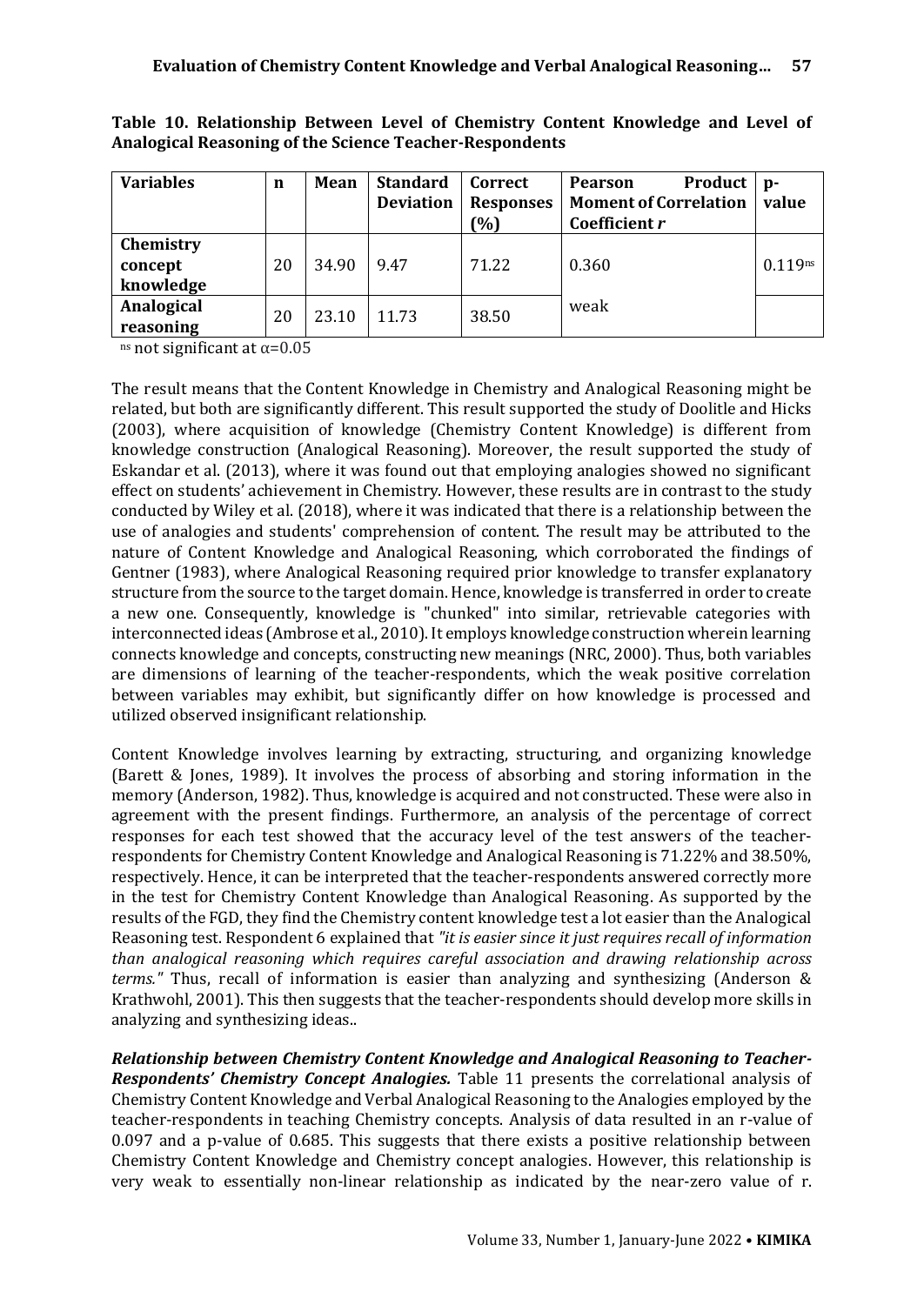Moreover, the magnitude of the p-value suggests that this failed to reject the null hypothesis, indicating that no significant relationship occurs between the variables. This means that a teacher with high or poor content knowledge may have outstanding or poor analogies employed in their classes. This supports the study conducted by Baumann (2020), where content knowledge does not relate to the quality of analogies, hence not sufficient means to create a good analogy. These also mean that there is more to creating good analogies than just subject comprehension and may imply an understanding of the dynamics of analogies' structural components. Furthermore, this result may be due to the analogies provided by the teacher-respondents wherein it did not fully encapsulate their depth on the content resulting in an essentially no linear relationship among variables. The teacher-respondents' analogies are significantly emphasized on the use of the analogy, and less emphasis is given on the consideration of the content in employing the analogy.

| Sample 1      | Sample 2        | n  | Pearson r | p-value               |
|---------------|-----------------|----|-----------|-----------------------|
| Chemistry     | Chemistry       | 20 | 0.097     | $0.685$ <sup>ns</sup> |
| content       | concept analogy |    | Very weak |                       |
| knowledge     |                 |    |           |                       |
| <b>Verbal</b> | Chemistry       | 20 | $-0.068$  | $0.777$ ns            |
| analogical    | concept analogy |    | Very weak |                       |
| reasoning     |                 |    |           |                       |
| ability       |                 |    |           |                       |

| Table 11. Correlation of Chemistry concept analogy with Chemistry content knowledge and |  |
|-----------------------------------------------------------------------------------------|--|
| verbal analogical reasoning                                                             |  |

ns not significant at  $\alpha$ =0.05

*Chemistry Content Knowledge and Chemistry Concept Analogies.* Consequently, as indicated by various researches (Akcay, 2016; Wiley et al., 2018, and Ugur et al., 2012), analogies improved the students' conceptual understanding; however, the result above showed that the opposite is not valid.

*Verbal Analogical Reasoning and Chemistry Concept Analogies.* Another relationship that should be looked into is between Verbal Analogical Reasoning and the analogies employed by the teacher-respondents in teaching Chemistry concepts. As shown in Table 6, analysis of the variables showed an r-value of -0.068 with a p-value of 0.0777. This could be interpreted as a negative correlation of the variables that may exist as depicted by the r-value; however, this relationship is very weak to essentially none, as indicated by the near-zero value of r. Moreover, the p-value suggests that this failed to reject the null hypothesis; thus, no significant relationship exists between variables. This means that the teachers with a high or low verbal analogical reasoning may have an outstanding or poor analogy employed in their classes. This is validated by the results of the study by Masterson et al. (1993), where the ability to learn a language affects the children's verbal analogical reasoning skills. The analogies employed in the test were not science-related concepts, which might have contributed to the difficulties in determining the words' meanings and their relationships. Furthermore, this result may be attributed to the verbal analogical reasoning that focused on the semantic relationships of the different concepts; however, this is just one factor in determining the quality of Chemistry concept analogies. Knowledge of pedagogical function in employing the analogy by the teacher-respondents was also considered to determine the quality of analogies employed. Hence, the analogies provided by teacher-respondents did not just look into the use of analogical reasoning in creating the analogies but also considered the knowledge on analogy implementation, which might suggest that this was measured more than the use of analogical reasoning resulting in the observed insignificant relationship between the variables.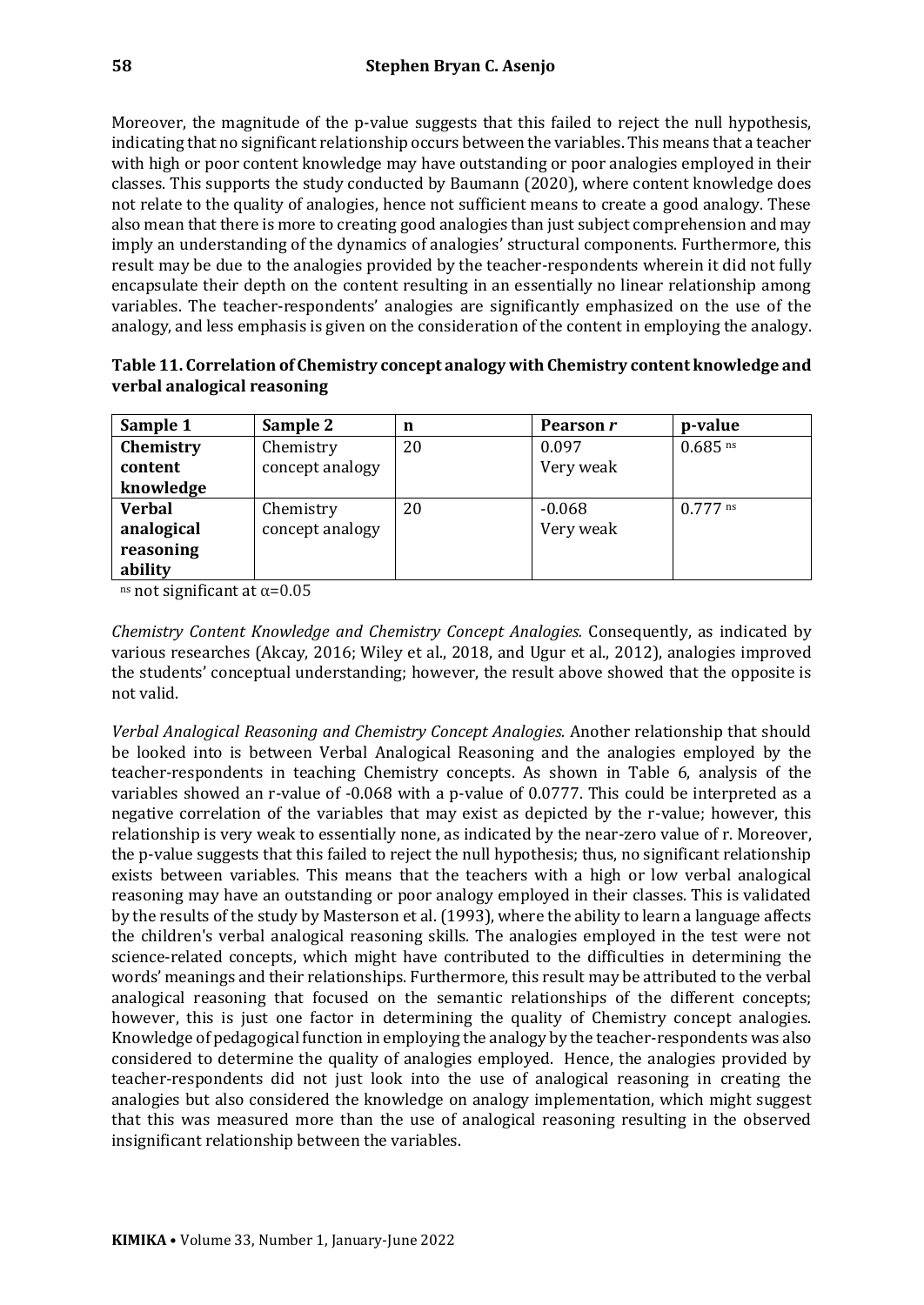In general, these results might suggest that the effect of the variables, Chemistry Content Knowledge and Analogical Reasoning, cannot effectively determine the quality of analogies employed by the teacher-respondents. This is supported by the study of Buchmann (1982), instead of looking at the variables as separate entities, the teacher-respondents' Pedagogical Content Knowledge, which is the knowledge on both content and instructional methods, might be looked into. Moreover, this supported the results of the study by Lucenario et al. (2016) which posited that enhancing the teachers' Pedagogical Content Knowledge showed significant mean scores on students' conceptual understanding and problem-solving skills.

## **CONCLUSIONS**

Quantitative and qualitative data identified the content learning needs and the development of analogical reasoning skills among the teacher-respondents. Furthermore, analogies employed by the teacher-respondents indicated the need for employing both functional and structural analogies and drawing the differences between the analog and target concepts. Moreover, the relationship of each variable was not significant, suggesting that Chemistry Content Knowledge and Verbal Analogical Reasoning are not predictors of Teachers' quality of Chemistry Concept analogies. Hence, analogies are a function of *how it is employed*, *by whom*, *with whom*, and consequently, *how it is evaluated* (Dagher, 1995).

It is also recommended that the Department of Education provide opportunities to teachers' improvement of Content Knowledge by providing training in content, especially for those who do not specialize in the subject, and language strategies for teaching analogies. Furthermore, it is recommended for future studies to increase the sample size and analyze further analyses of the effect of Content Knowledge and Verbal Analogical Reasoning on the teacher-respondents' Analogies and focus also on the relationship between Teachers' Pedagogical Content Knowledge and Teacher-respondents' Analogies.

## **REFERENCES**

Akaygun S, Brown C, Karatas FO, Supasorn S, Yaseen Z. Teaching chemistry with analogies around the world: views of teachers from four countries. In: Cox C, Schatzberg WE, editors. International perspectives on chemistry education research and practice. American Chemical Society: Symposium Series. 2018 July; Vol 1293, Ch 9, p. 129-146. https://doi.org/10.1021/bk-2018- 1293.ch009

Akcay S. Analysis of analogy use in secondary education science textbooks in Turkey. Educ Res Rev. 2016 Oct; 11(19):1841-1851.<https://doi.org/10.5897/ERR2016.2984>

Ambrose S, Bridges M, Lovett M, DiPietro M, Norman M. How learning works: 7 research–based principles for smart teaching. San Francisco: Jossey-Bass; 2010.

Anderson JR. Acquisition of a cognitive skill. Psychol Rev. 1982; 89:369–406. <https://doi.org/10.1037/0033-295X.89.4.369>

Anderson L, Krathwohl DA. Taxonomy for learning, teaching and assessing: A revision of Bloom's Taxonomy of educational objectives. New York: Longman; 2001.

Aubusson P, Treagust DF, Harrison A. Learning and teaching science with analogies and metaphors. In: Ritchie S, editor. The world of science education: Handbook of research in Australasia Vol 2. Rotterdam, The Netherlands: Sense Publishers; 2009. p. 199−216. <http://hdl.handle.net/20.500.11937/18181>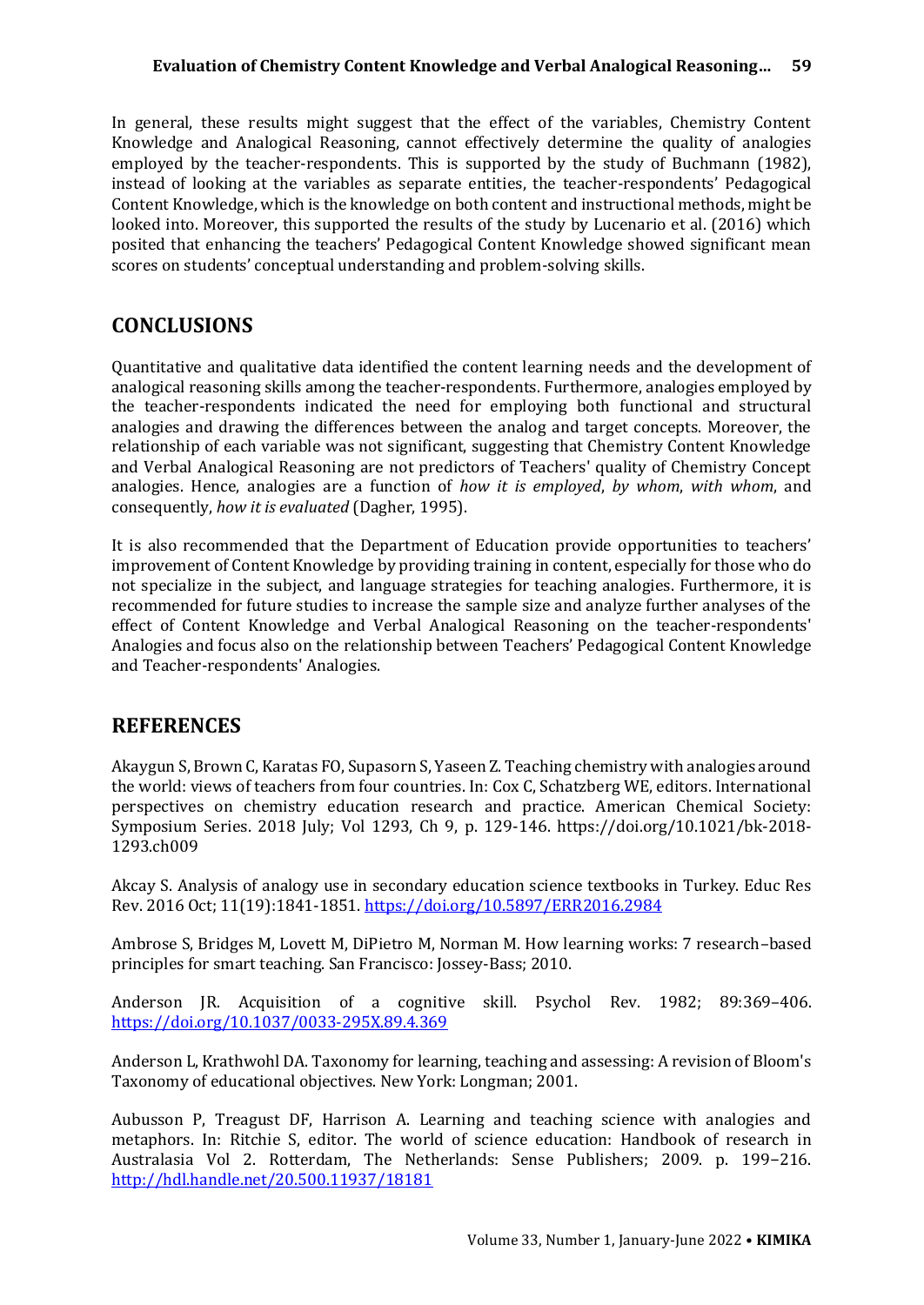Barrett JR, Jones DD. Knowledge engineering in agriculture. ASAE Monograph No. 8, ASAE, St. Joseph, MI. 1989.

Baumann MG. Analogies, content knowledge, and implications on learning [thesis]. [Connecticut]: Yale University; 2020. Retrieved from https://cogsci.yale.edu/sites/default/files/files/2020ThesisBAUMANN.pdf

Bloom BS. Mastery learning. In: Block JH, editor. Mastery learning: Theory and practice. New York: Holt, Rinehart and Winston; 1971. p. 47–63.

Buchmann M. The flight away from content in teacher education and teaching. J Curric Stud. 1982; 14(1), 61–68*.* <https://doi.org/10.1080/0022027820140106>

Çalik M, Kolomuc A, Karagolge Z. The effect of conceptual change pedagogy on students' conceptions of rate of reaction. J Sci Educ Tech 2010 Oct; 19:422–433. <https://doi.org/10.1007/s10956-010-9208-9>

Coll RK, Taylor N. Alternative conceptions of chemical bonding held by upper secondary and tertiary students. Res Sci Technol Educ. 2010 Aug; 19(2):171–191. <https://doi.org/10.1080/02635140120057713>

Dagher ZR. Review of studies on the effectiveness of instructional analogies in science education. Sci Educ. 1995 June; 79(3):295-312[. https://doi.org/10.1002/sce.3730790305](https://doi.org/10.1002/sce.3730790305)

De Jong O, Veal WR, Van Driel JH. Exploring chemistry teachers' knowledge base. In: Gilbert JK, De Jong O, Justi R, Treagust DF, Van Driel JH, editors. Chemical education: Towards research-based practice. Science & Technology Education Library, vol 17. Dordrecht: Springer; 2002. P. 369–390. [https://doi.org/10.1007/0-306-47977-X\\_16](https://doi.org/10.1007/0-306-47977-X_16)

Dean CB, Hubbell ER, Pitler H, Stone B. Classroom instruction that works. Resource-based strategies for increasing student achievement. Alexandria, VA: ASCD McRel; 2012.

Department of Education (2016). K to 12 Curriculum Guide: Science. Retrieved September 25, 2021 from [https://www.deped.gov.ph/wp-content/uploads/2019/01/Science-CG\\_with-tagged](https://www.deped.gov.ph/wp-content/uploads/2019/01/Science-CG_with-tagged-sci-equipment_revised.pdf)[sci-equipment\\_revised.pdf](https://www.deped.gov.ph/wp-content/uploads/2019/01/Science-CG_with-tagged-sci-equipment_revised.pdf)

Doolitle PE, Hicks D. Constructivism as a theoretical foundation for the use of technology in social studies. Theory Res Soc Educ. 2003; 31:72-104. <https://doi.org/10.1080/00933104.2003.10473216>

Duit R. On the role of analogies and metaphors in learning science. Sci Educ. 1991 Nov; 75:649- 672.<https://doi.org/10.1002/sce.3730750606>

Eskandar FA, Bayrami M, Vahedi S, Ansar VAAA. The effect of instructional analogies in interaction with logical thinking ability on achievement and attitude toward chemistry. Chem Educ Res Pract. 2013 Jul; 14:566-575. DO[I https://doi.org/10.1039/C3RP00036B](https://doi.org/10.1039/C3RP00036B)

Fulgado JST, Ison GM. Teachers' qualifications, experiences and concerns in a fourth municipality in eastern Rizal, Philippines. Int J Adv Res. 2017 Dec; 5(12):826-835. <http://dx.doi.org/10.21474/IJAR01/6026>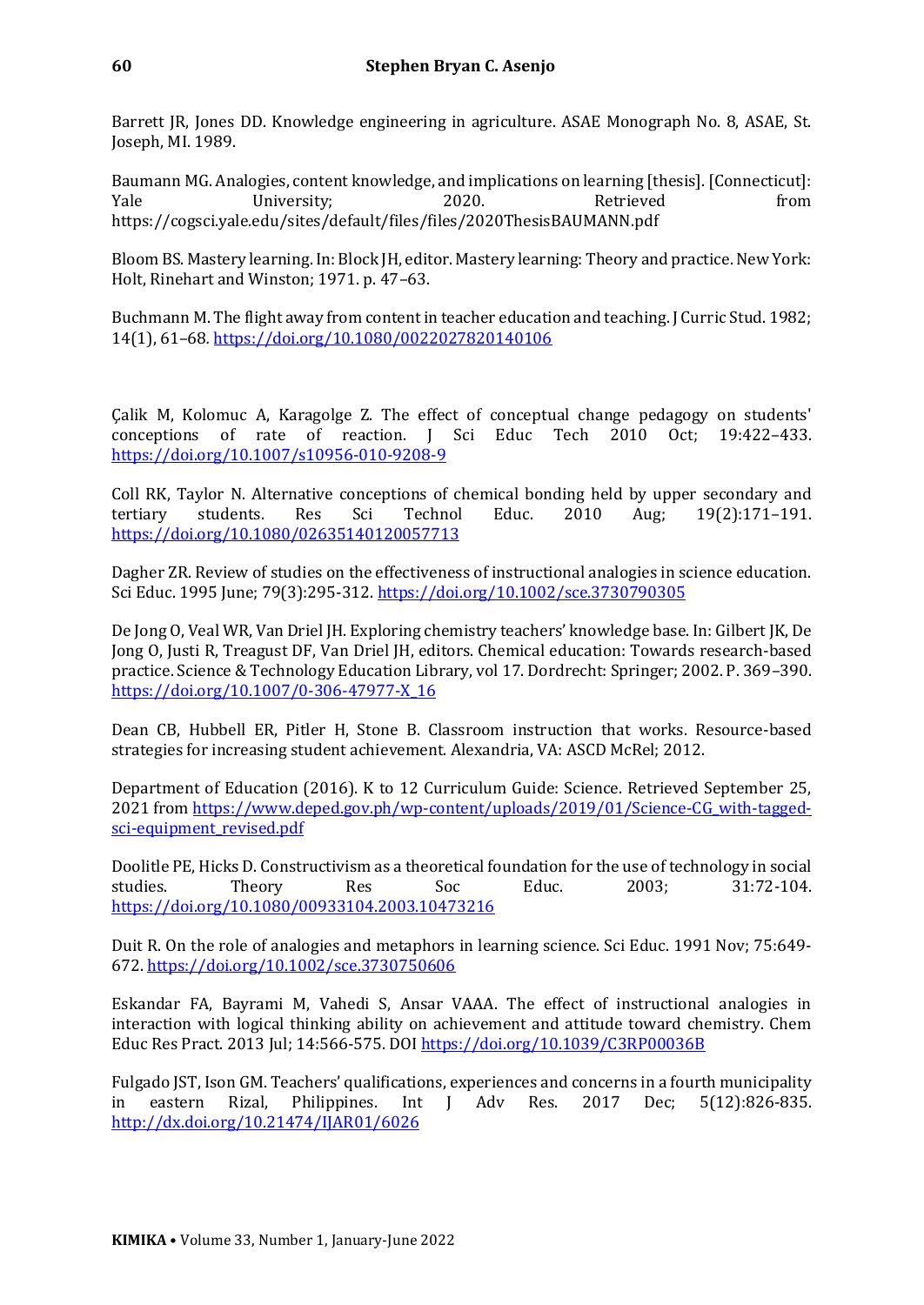#### **Evaluation of Chemistry Content Knowledge and Verbal Analogical Reasoning… 61**

Gabel D. Problem solving in Chemistry. National Association for Research in Science Teaching; 1986. Retrieved October 17, 2021 from [https://narst.org/research-matters/problem-solving-in](https://narst.org/research-matters/problem-solving-in-chemistry)[chemistry.](https://narst.org/research-matters/problem-solving-in-chemistry)

Galiza JDR, Nicdao RF, Guidote AM Jr. Educational attainment, teaching experience, professional development and self-efficacy as predictors of chemistry content knowledge: Implication for the development of a National Promotion Examination. KIMIKA 2018 Dec; 29(2):7-22. <https://doi.org/10.26534/kimika.v29i2.7-22>

Gentner D, Forbus KD. Computational models of analogy. WIREs Interdisc Rev Cogn Sci. 2011 May/Jun; 2(3):266–276[. https://doi.org/10.1002/wcs.105](https://doi.org/10.1002/wcs.105)

Gentner D. Structure-mapping: A theoretical framework for analogy. Cogn Sci. 1983 April; 7(2):155-170[. https://doi.org/10.1207/s15516709cog0702\\_3](https://doi.org/10.1207/s15516709cog0702_3)

Glynn SM. Methods and strategies: The teaching-with- analogies model: build conceptual bridges with mental models. Science and Children, 2007 Apr; 44:52-55. Available from: [https://ensinodecienciasnaamazonia.webnode.com/\\_files/200000041-](https://ensinodecienciasnaamazonia.webnode.com/_files/200000041-6e5866f52a/Glynn_2007_TWA%20model_Build%20conceptual%20bridges%20with%20mental%20models.pdf) [6e5866f52a/Glynn\\_2007\\_TWA%20model\\_Build%20conceptual%20bridges%20with%20ment](https://ensinodecienciasnaamazonia.webnode.com/_files/200000041-6e5866f52a/Glynn_2007_TWA%20model_Build%20conceptual%20bridges%20with%20mental%20models.pdf) [al%20models.pdf](https://ensinodecienciasnaamazonia.webnode.com/_files/200000041-6e5866f52a/Glynn_2007_TWA%20model_Build%20conceptual%20bridges%20with%20mental%20models.pdf)

Goswami U, Brown AL. Higher-order structure and relational reasoning: contrasting analogical and thematic relations. Cognition. 1990 Sept; 36(3):207–226. [https://doi.org/10.1016/0010-](https://doi.org/10.1016/0010-0277(90)90057-Q) [0277\(90\)90057-Q](https://doi.org/10.1016/0010-0277(90)90057-Q)

Goswami U. Analogical reasoning in children. In Gentner D, Holyoak KJ, Kokino B, editors. The analogical mind: perspectives from cognitive science, Cambridge, MA: MIT Press; 2001. p. 437– 470

Goswami U. Analogical reasoning: what develops? A review of research and theory. Child Dev. 1991 Feb; 62(1):1–22[. https://doi.org/10.2307/1130701](https://doi.org/10.2307/1130701)

Holyoak KJ. Analogy and relational reasoning. In Holyoak KJ, Morrison RG, editors. The Oxford handbook of thinking and reasoning. New York, NY: Oxford University Press; 2012. p. 234–259. https://doi.org/10.1093/oxfordhb/9780199734689.013.0013

Kaya MF. Geography teachers' views on analogy use and the analogies they use to illustrate earth's shape and movements. Procedia Soc Behav Sci. 2014 Feb; 116(21):4344-4352. <https://doi.org/10.1016/j.sbspro.2014.01.944>

Kind V. A degree is not enough: A quantitative study of aspects of pre-service science teachers' Chemistry content knowledge. Int J Sci Educ. 2014; 36(8):1313-1345. <https://doi.org/10.1080/09500693.2013.860497>

Kini T, Podolsky A. *Does teaching experience increase teacher effectiveness? A review of the research.* Palo Alto: Learning Policy Institute. 2016.<https://doi.org/10.54300/625.642>

Lin HS, Cheng HJ, Lawrenz F. The assessment of students' and teachers' understanding of gas laws. J Chem Educ. 2000 Feb; 77:235–238.<https://doi.org/10.1021/ed077p235>

Lucenario J, Yangco RT, Punzalan AE. Espinosa AA. Pedagogical content knowledge-guided lesson study: effects on teacher competence and students' achievement in Chemistry. Educ Res Int. 2016 Nov; 2016:6068930.<https://doi.org/10.1155/2016/6068930>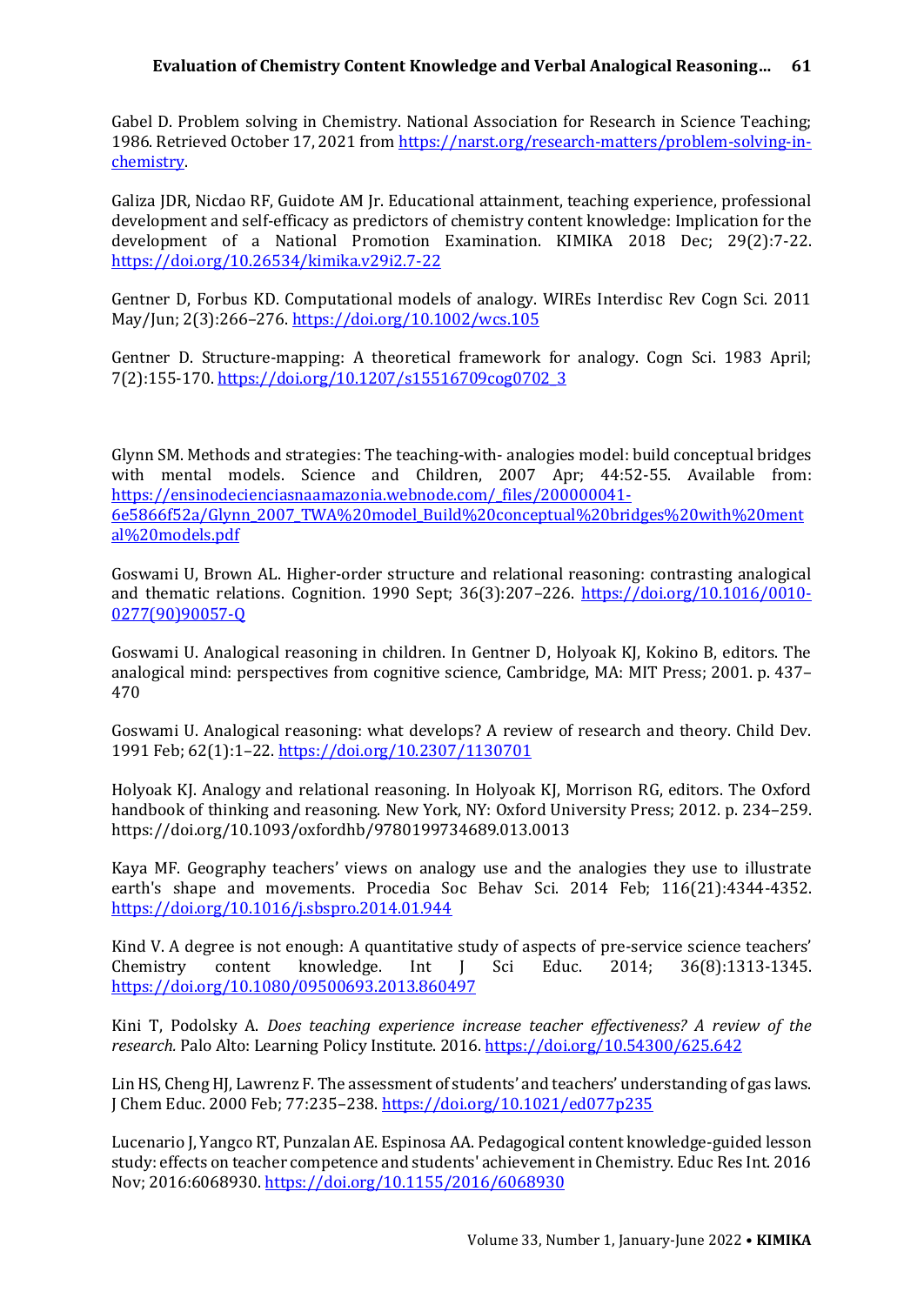Lucille LKW. Understanding the particulate nature of matter on water: Pre-service elementary school science teachers' views. J Sci Math Educ in S.E. Asia. 2000; 23(2):58–72.

Magwilang EB. Teaching chemistry in context: its effects on students' motivation, attitudes, and achievement in chemistry. Int J Learn Teach Educ Res. 2016; 15(4):60-68. Available from <https://www.ijlter.org/index.php/ijlter/article/view/670>

Mahdi JG. Student attitudes towards Chemistry: an examination of choices and preferences. Am J Educ Res. 2014 May; 2:351-356.<https://doi.org/10.12691/education-2-6-3>

Masterson JJ, Evans LH, Aloia M. Verbal analogical reasoning in children with language-learning disabilities. J Speech Hear Res. 1993 Feb; 36(1):76-82.<https://doi.org/10.1044/jshr.3601.76>

Mishra P, Koehler MJ. Technological pedagogical content knowledge: a framework for integrating technology in teacher knowledge. Teach Coll Rec. 2006 June; 108(6):1017–1054. <https://doi.org/10.1111/j.1467-9620.2006.00684.x>

Mongcal YCA, Lee-Chua QN, Guidote AJM. Assessing in-service teachers' Chemistry content knowledge and self-efficacy in teaching the K to 12 science curriculum. KIMIKA. 2017 Dec; 28(2):13-21.<https://doi.org/10.26534/kimika.v28i2.13-21>

Naseriazar A, Ozmen H, Badrian A. Effectiveness of analogies on students' understanding of chemical equilibrium. Western Anatolia J Educ Sci (WAJES). 2011; 491-498. Available from: [http://web.deu.edu.tr/baed/giris/baed/ozel\\_sayi/491-498.pdf](http://web.deu.edu.tr/baed/giris/baed/ozel_sayi/491-498.pdf)

National Academies of Sciences, Engineering, and Medicine. Effective Chemistry communication in informal environments. Washington, DC: The National Academies Press. 2016. [https://doi.org/10.17226/21790.](https://doi.org/10.17226/21790) 

Niebert K, Gropengießer H. Understanding the greenhouse effect by embodiment— Analysing and using students' and scientists' conceptual resources. Int J Sci Educ 2014; 36:277–303. <https://doi.org/10.1080/09500693.2013.763298>

NRC (National Research Council). How people learn: Brain, mind, experience, and school: expanded edition. Washington, DC: The National Academies Press; 2000.

Orgill M, Bodner G. What research tells us about using analogies to teach chemistry. Chem Educ Res Pract. 2004; 5:15-32.<https://doi.org/10.1039/B3RP90028B>

Pareek RB. An assessment of availability and utilization of laboratory facilities for teaching science at secondary level. Sci Educ Int. 2019; 30(1):75-81. Retrieved from <http://www.icaseonline.net/journal/index.php/sei/article/view/126>

Paris NA, Glynn SM. Elaborate analogies in science text: Tools for enhancing preservice teachers' knowledge and attitudes. *Contemp Educ Psychol. 2004 July; 29*(3):230–247. [https://doi.org/10.1016/S0361-476X\(03\)00033-X](https://doi.org/10.1016/S0361-476X(03)00033-X)

Philippine Professional Standards for Teachers. National adoption and implementation of the Philippine professional standards for teachers. 2017. Retrieved September 25, 2021 from [https://www.deped.gov.ph/wp-content/uploads/2017/08/DO\\_s2017\\_042-1.pdf](https://www.deped.gov.ph/wp-content/uploads/2017/08/DO_s2017_042-1.pdf)

Richland LE, Morrison RG, Holyoak KJ. Children's development of analogical reasoning: Insights from scene analogy problems. J Exp Child Psychol*.* 2006 July; 94(3):249-273. <https://doi.org/10.1016/j.jecp.2006.02.002>